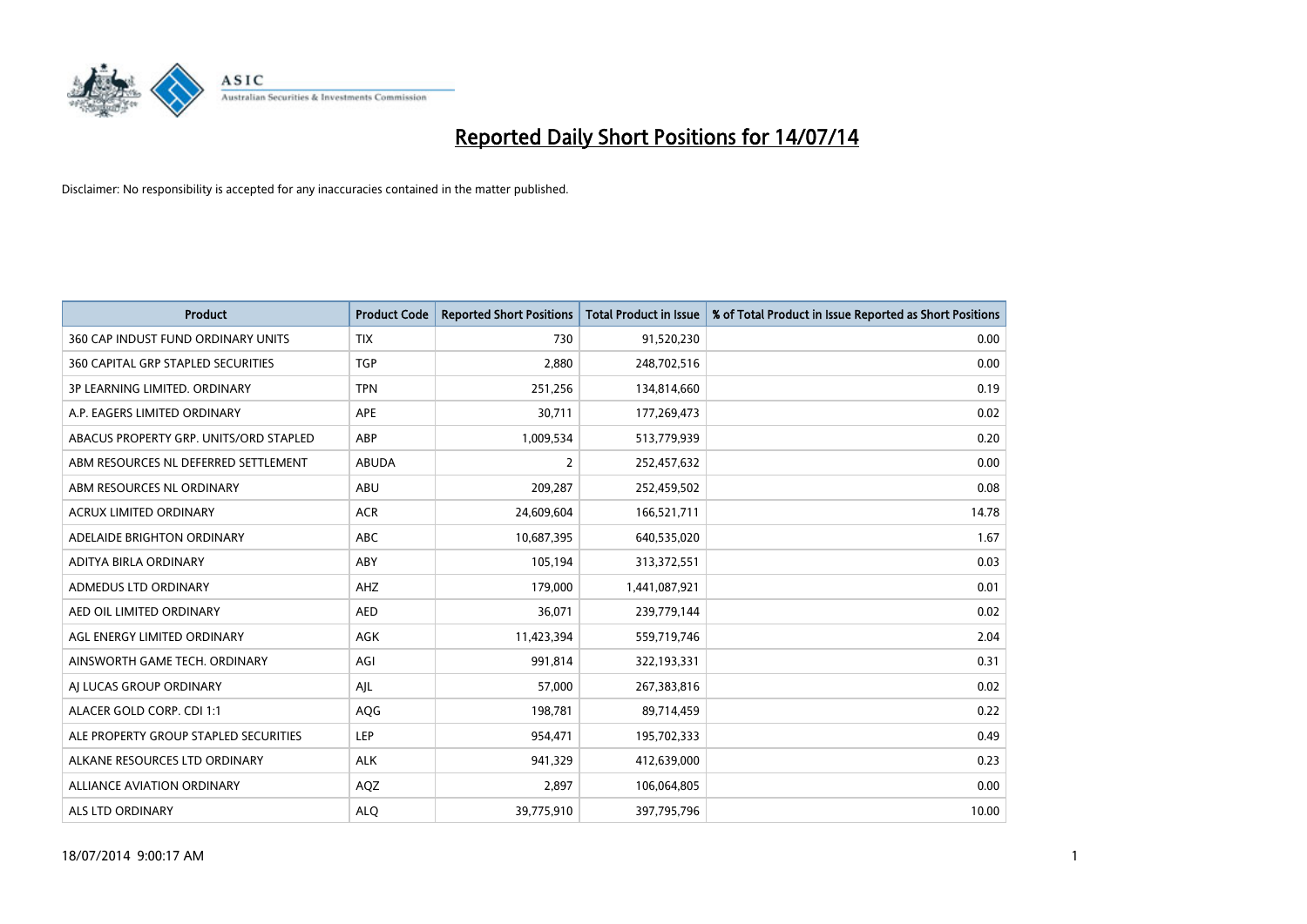

| <b>Product</b>                          | <b>Product Code</b> | <b>Reported Short Positions</b> | <b>Total Product in Issue</b> | % of Total Product in Issue Reported as Short Positions |
|-----------------------------------------|---------------------|---------------------------------|-------------------------------|---------------------------------------------------------|
| ALTIUM LIMITED ORDINARY                 | <b>ALU</b>          | 53,169                          | 113,272,762                   | 0.05                                                    |
| ALTONA MINING LTD ORDINARY              | <b>AOH</b>          | 190,245                         | 532,579,704                   | 0.04                                                    |
| ALUMINA LIMITED ORDINARY                | <b>AWC</b>          | 88,655,192                      | 2,806,225,615                 | 3.16                                                    |
| AMALGAMATED HOLDINGS ORDINARY           | AHD                 | 133,480                         | 157,864,530                   | 0.08                                                    |
| AMCOM TELECOMM, ORDINARY                | AMM                 | 2,208,268                       | 264,835,089                   | 0.83                                                    |
| AMCOR LIMITED ORDINARY                  | AMC                 | 4,436,086                       | 1,206,684,923                 | 0.37                                                    |
| AMP CAPITAL CHINA ORDINARY UNITS        | AGF                 | 10,984,000                      | 374,593,484                   | 2.93                                                    |
| AMP LIMITED ORDINARY                    | AMP                 | 29,848,332                      | 2,957,737,964                 | 1.01                                                    |
| ANSELL LIMITED ORDINARY                 | <b>ANN</b>          | 5,841,604                       | 152,937,881                   | 3.82                                                    |
| ANTARES ENERGY LTD ORDINARY             | AZZ                 | 702,734                         | 255,000,000                   | 0.28                                                    |
| ANZ BANKING GRP LTD ORDINARY            | ANZ                 | 7,592,815                       | 2,756,583,456                 | 0.28                                                    |
| APA GROUP STAPLED SECURITIES            | APA                 | 13,501,635                      | 835,750,807                   | 1.62                                                    |
| APN NEWS & MEDIA ORDINARY               | <b>APN</b>          | 1,799,163                       | 1,029,041,356                 | 0.17                                                    |
| AQUARIUS PLATINUM. ORDINARY             | <b>AOP</b>          | 1,152,552                       | 1,464,310,359                 | 0.08                                                    |
| AQUILA RESOURCES ORDINARY               | <b>AQA</b>          | 534,141                         | 411,804,442                   | 0.13                                                    |
| ARB CORPORATION ORDINARY                | <b>ARP</b>          | 1,547,904                       | 72,493,302                    | 2.14                                                    |
| ARDENT LEISURE GROUP STAPLED SECURITIES | AAD                 | 4,812,112                       | 405,055,708                   | 1.19                                                    |
| ARENA REIT. ORDINARY UNITS              | <b>ARF</b>          | 25,139                          | 211,495,653                   | 0.01                                                    |
| ARISTOCRAT LEISURE ORDINARY             | ALL                 | 2,155,836                       | 622,710,823                   | 0.35                                                    |
| ARRIUM LTD ORDINARY                     | ARI                 | 31,427,924                      | 1,366,183,142                 | 2.30                                                    |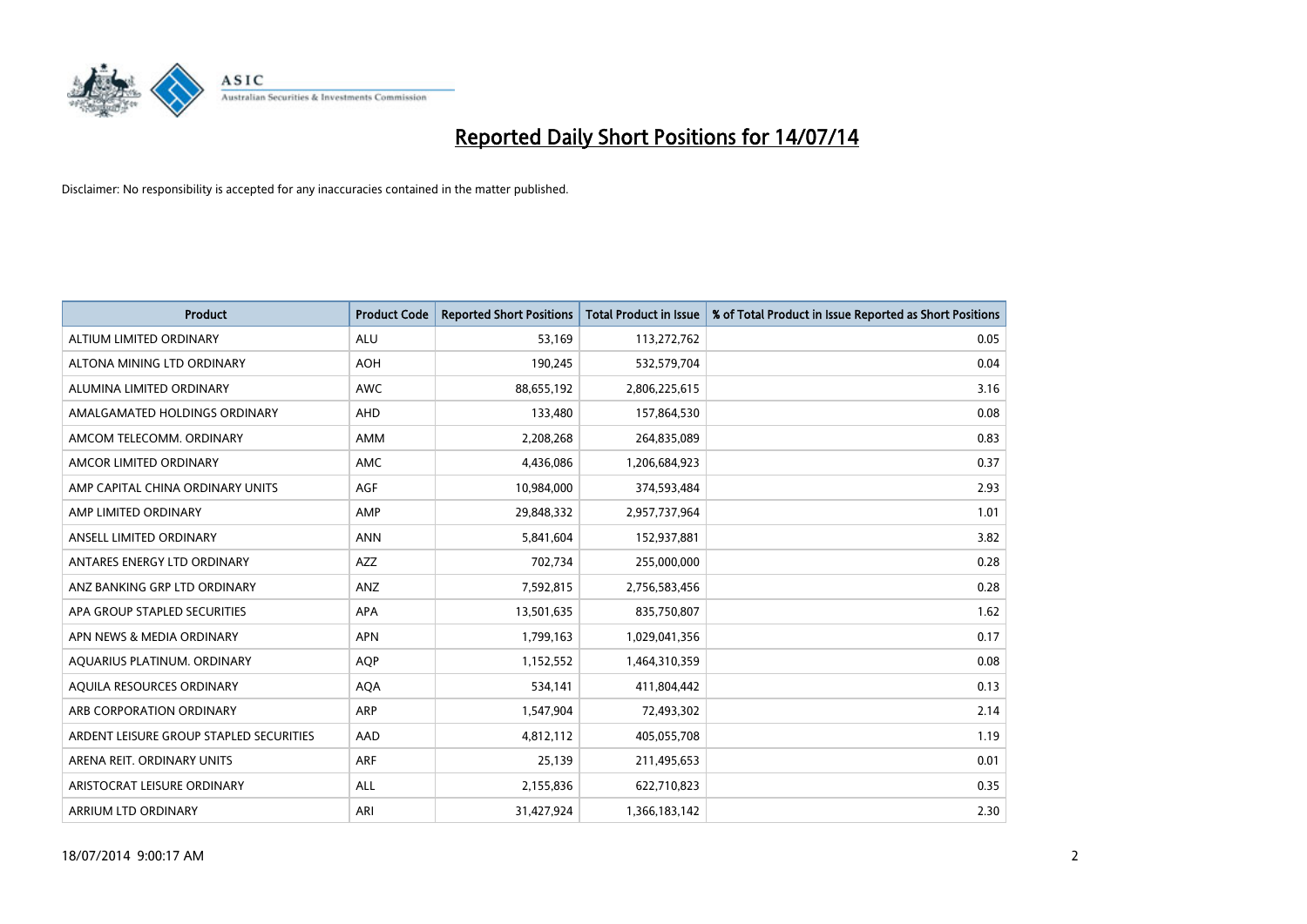

| <b>Product</b>                            | <b>Product Code</b> | <b>Reported Short Positions</b> | <b>Total Product in Issue</b> | % of Total Product in Issue Reported as Short Positions |
|-------------------------------------------|---------------------|---------------------------------|-------------------------------|---------------------------------------------------------|
| ASALEO CARE LIMITED ORDINARY              | AHY                 | 3,500,000                       | 603,059,070                   | 0.58                                                    |
| ASCIANO LIMITED ORDINARY                  | <b>AIO</b>          | 13,250,407                      | 975,385,664                   | 1.36                                                    |
| ASG GROUP LIMITED ORDINARY                | ASZ                 | 552,724                         | 206,720,839                   | 0.27                                                    |
| ASPEN GROUP ORD/UNITS STAPLED             | <b>APZ</b>          | 22,460                          | 119,948,774                   | 0.02                                                    |
| ASTRO JAP PROP GROUP STAPLED US PROHIBIT. | AJA                 | 13,988                          | 67,211,752                    | 0.02                                                    |
| ASX LIMITED ORDINARY                      | ASX                 | 5,037,855                       | 193,595,162                   | 2.60                                                    |
| ATLAS IRON LIMITED ORDINARY               | <b>AGO</b>          | 115,086,930                     | 915,496,158                   | 12.57                                                   |
| ATRUM COAL NL ORDINARY                    | ATU                 | 190,439                         | 76,305,842                    | 0.25                                                    |
| AURIZON HOLDINGS LTD ORDINARY             | AZJ                 | 5,274,536                       | 2,137,284,503                 | 0.25                                                    |
| <b>AURORA OIL &amp; GAS ORDINARY</b>      | <b>AUT</b>          | 15,477                          | 448,785,778                   | 0.00                                                    |
| AUSDRILL LIMITED ORDINARY                 | ASL                 | 23,132,667                      | 312,277,224                   | 7.41                                                    |
| AUSENCO LIMITED ORDINARY                  | AAX                 | 2,938,848                       | 168,449,799                   | 1.74                                                    |
| AUST INDUSTRIAL REIT UNIT                 | ANI                 | 2,207                           | 95,826,704                    | 0.00                                                    |
| <b>AUSTAL LIMITED ORDINARY</b>            | ASB                 | 238,746                         | 346,379,377                   | 0.07                                                    |
| AUSTBROKERS HOLDINGS ORDINARY             | <b>AUB</b>          | 381,949                         | 59,955,596                    | 0.64                                                    |
| AUSTIN ENGINEERING ORDINARY               | ANG                 | 1,389,443                       | 84,274,004                    | 1.65                                                    |
| AUSTRALAND PROPERTY STAPLED SECURITY      | <b>ALZ</b>          | 66,477                          | 578,984,528                   | 0.01                                                    |
| AUSTRALIAN AGRICULT. ORDINARY             | AAC                 | 3,729,689                       | 532,474,721                   | 0.70                                                    |
| AUSTRALIAN FOUNDAT, ORDINARY              | AFI                 | 100                             | 1,049,055,166                 | 0.00                                                    |
| AUSTRALIAN INFR LTD ORDINARY              | <b>AIX</b>          | 14,364                          | 620,733,944                   | 0.00                                                    |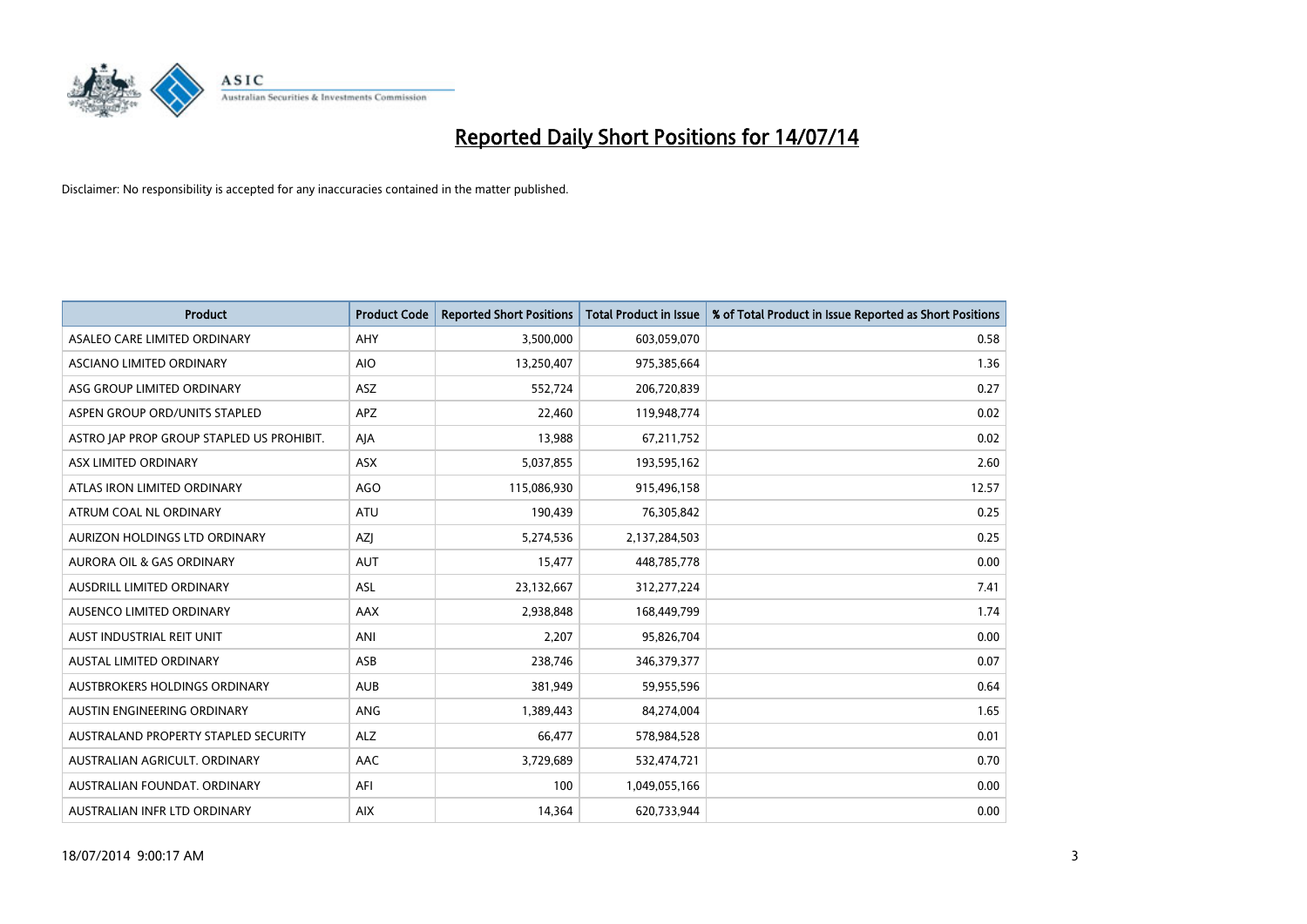

| <b>Product</b>                      | <b>Product Code</b> | <b>Reported Short Positions</b> | <b>Total Product in Issue</b> | % of Total Product in Issue Reported as Short Positions |
|-------------------------------------|---------------------|---------------------------------|-------------------------------|---------------------------------------------------------|
| AUSTRALIAN PHARM, ORDINARY          | API                 | 10,764,480                      | 488,115,883                   | 2.21                                                    |
| AUTOMOTIVE HOLDINGS ORDINARY        | AHE                 | 438,903                         | 306,437,941                   | 0.14                                                    |
| AVANCO RESOURCES LTD ORDINARY       | AVB                 | 89,724                          | 1,661,675,855                 | 0.01                                                    |
| AVEO GROUP STAPLED SECURITIES       | AOG                 | 11,068,311                      | 500,111,460                   | 2.21                                                    |
| AWE LIMITED ORDINARY                | <b>AWE</b>          | 1,828,965                       | 522,696,385                   | 0.35                                                    |
| <b>AZONTO PET LTD ORDINARY</b>      | APY                 | 1                               | 1,158,625,100                 | 0.00                                                    |
| AZUMAH RESOURCES ORDINARY           | <b>AZM</b>          | $\mathbf{1}$                    | 356,189,096                   | 0.00                                                    |
| BANDANNA ENERGY ORDINARY            | <b>BND</b>          | 24,135,792                      | 528,481,199                   | 4.57                                                    |
| BANK OF QUEENSLAND. ORDINARY        | <b>BOQ</b>          | 3,012,138                       | 362,516,534                   | 0.83                                                    |
| <b>BANNERMAN RESOURCES ORDINARY</b> | <b>BMN</b>          | 199,998                         | 326,653,076                   | 0.06                                                    |
| <b>BASE RES LIMITED ORDINARY</b>    | <b>BSE</b>          | 5,517,119                       | 561,840,029                   | 0.98                                                    |
| BATHURST RES LTD. ORDINARY          | <b>BRL</b>          | 1,558,214                       | 947,078,874                   | 0.16                                                    |
| <b>BC IRON LIMITED ORDINARY</b>     | <b>BCI</b>          | 2,995,211                       | 124,345,439                   | 2.41                                                    |
| BEACH ENERGY LIMITED ORDINARY       | <b>BPT</b>          | 17,420,724                      | 1,292,897,809                 | 1.35                                                    |
| BEADELL RESOURCE LTD ORDINARY       | <b>BDR</b>          | 18,740,204                      | 798,657,280                   | 2.35                                                    |
| BEGA CHEESE LTD ORDINARY            | <b>BGA</b>          | 826,709                         | 152,245,802                   | 0.54                                                    |
| BENDIGO AND ADELAIDE ORDINARY       | <b>BEN</b>          | 11,577,270                      | 447,880,513                   | 2.58                                                    |
| BENITEC BIOPHARMA ORDINARY          | <b>BLT</b>          | 1,395                           | 114,898,793                   | 0.00                                                    |
| BENTHAM IMF LTD ORDINARY            | <b>IMF</b>          | 3,974,650                       | 165,370,269                   | 2.40                                                    |
| BERKELEY RESOURCES ORDINARY         | <b>BKY</b>          | 9,012                           | 180,361,323                   | 0.00                                                    |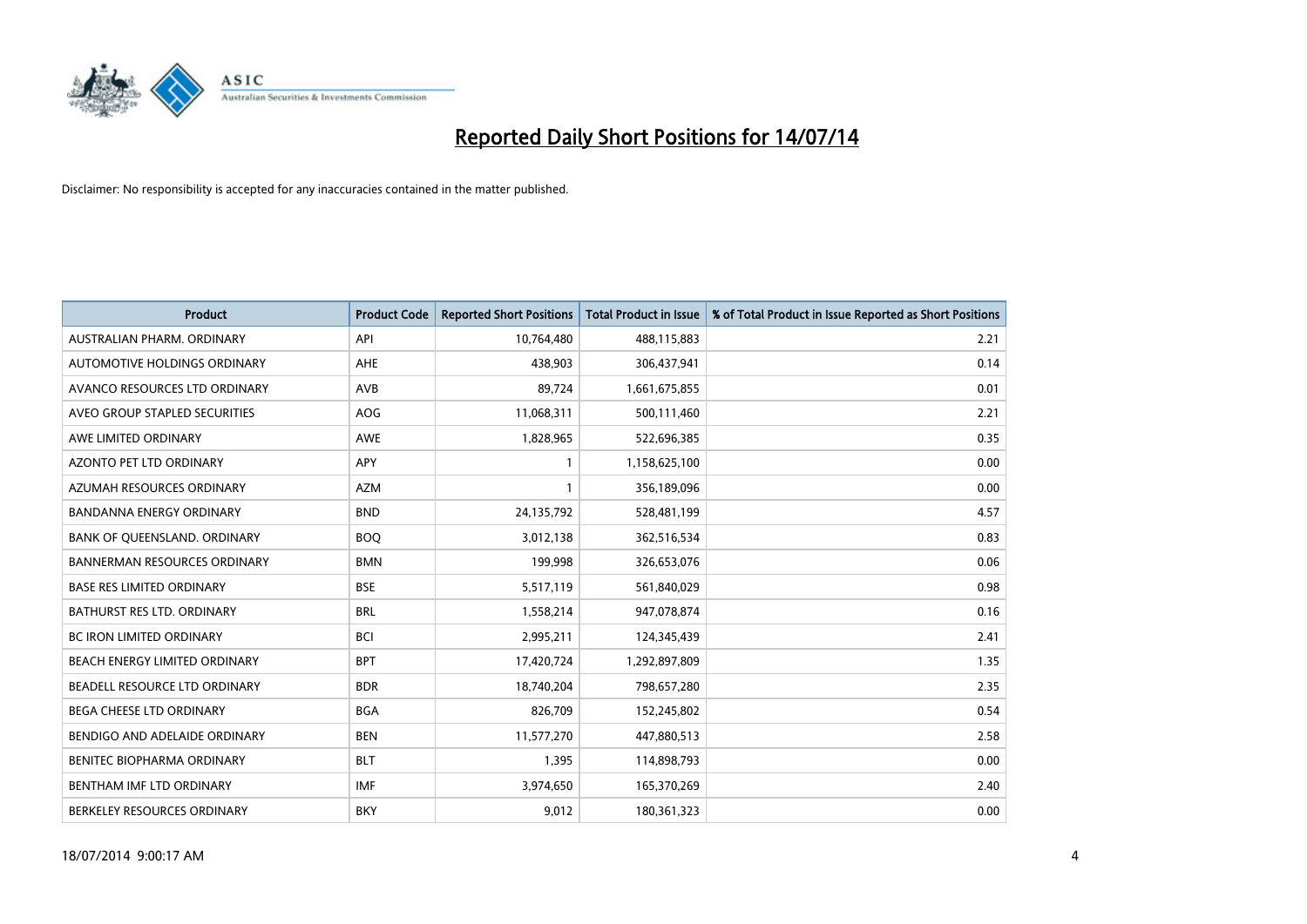

| <b>Product</b>                                | <b>Product Code</b> | <b>Reported Short Positions</b> | <b>Total Product in Issue</b> | % of Total Product in Issue Reported as Short Positions |
|-----------------------------------------------|---------------------|---------------------------------|-------------------------------|---------------------------------------------------------|
| BETASHARES ASX RES ETF UNITS                  | <b>ORE</b>          | 512,000                         | 2,922,150                     | 17.52                                                   |
| BHP BILLITON LIMITED ORDINARY                 | <b>BHP</b>          | 6,848,301                       | 3,211,691,105                 | 0.21                                                    |
| <b>BIGAIR GROUP LIMITED ORDINARY</b>          | <b>BGL</b>          | 41,128                          | 172,872,340                   | 0.02                                                    |
| <b>BILLABONG ORDINARY</b>                     | <b>BBG</b>          | 12,799,700                      | 990,370,034                   | 1.29                                                    |
| <b>BIONOMICS LIMITED ORDINARY</b>             | <b>BNO</b>          | 2,771                           | 417,356,567                   | 0.00                                                    |
| <b>BLACKMORES LIMITED ORDINARY</b>            | <b>BKL</b>          | 7,256                           | 17,113,392                    | 0.04                                                    |
| <b>BLACKTHORN RESOURCES ORD US PROHIBITED</b> | <b>BTR</b>          | 500,000                         | 164,285,950                   | 0.30                                                    |
| <b>BLUESCOPE STEEL LTD ORDINARY</b>           | <b>BSL</b>          | 688,591                         | 558,848,896                   | 0.12                                                    |
| <b>BOART LONGYEAR ORDINARY</b>                | <b>BLY</b>          | 38,508,755                      | 461,163,412                   | 8.35                                                    |
| <b>BORAL LIMITED, ORDINARY</b>                | <b>BLD</b>          | 18,017,695                      | 782,736,249                   | 2.30                                                    |
| <b>BRADKEN LIMITED ORDINARY</b>               | <b>BKN</b>          | 15,478,184                      | 171,027,249                   | 9.05                                                    |
| <b>BRAMBLES LIMITED ORDINARY</b>              | <b>BXB</b>          | 2,351,144                       | 1,563,424,990                 | 0.15                                                    |
| BREVILLE GROUP LTD ORDINARY                   | <b>BRG</b>          | 3,647,571                       | 130,095,322                   | 2.80                                                    |
| <b>BRICKWORKS LIMITED ORDINARY</b>            | <b>BKW</b>          | 84,327                          | 148,038,996                   | 0.06                                                    |
| <b>BROCKMAN MINING LTD ORDINARY</b>           | <b>BCK</b>          | 414,026                         | 8,381,982,131                 | 0.00                                                    |
| <b>BURU ENERGY ORDINARY</b>                   | <b>BRU</b>          | 18,493,861                      | 298,505,530                   | 6.20                                                    |
| <b>BWP TRUST ORDINARY UNITS</b>               | <b>BWP</b>          | 8,647,915                       | 634,395,195                   | 1.36                                                    |
| CABCHARGE AUSTRALIA ORDINARY                  | CAB                 | 10,084,590                      | 120,430,683                   | 8.37                                                    |
| CALTEX AUSTRALIA ORDINARY                     | <b>CTX</b>          | 3,429,054                       | 270,000,000                   | 1.27                                                    |
| CAPITOL HEALTH ORDINARY                       | CAJ                 | 306,591                         | 431,180,115                   | 0.07                                                    |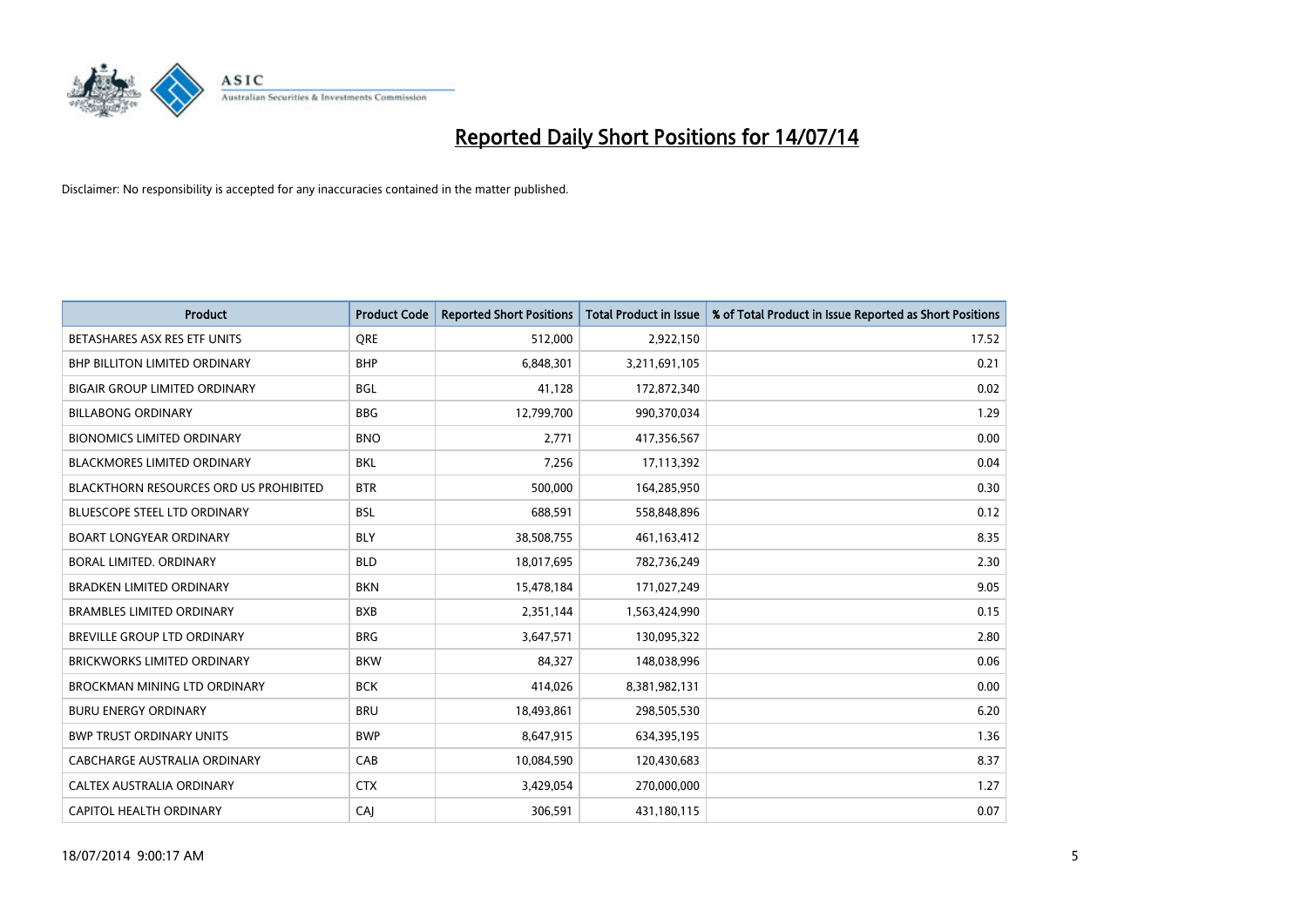

| <b>Product</b>                          | <b>Product Code</b> | <b>Reported Short Positions</b> | <b>Total Product in Issue</b> | % of Total Product in Issue Reported as Short Positions |
|-----------------------------------------|---------------------|---------------------------------|-------------------------------|---------------------------------------------------------|
| <b>CARDNO LIMITED ORDINARY</b>          | CDD                 | 7,577,248                       | 163,266,973                   | 4.64                                                    |
| <b>CARINDALE PROPERTY UNIT</b>          | <b>CDP</b>          | 83                              | 70,000,000                    | 0.00                                                    |
| CARNARVON PETROLEUM ORDINARY            | <b>CVN</b>          | 734                             | 987,176,977                   | 0.00                                                    |
| CARSALES.COM LTD ORDINARY               | <b>CRZ</b>          | 6,683,907                       | 237,828,965                   | 2.81                                                    |
| <b>CASH CONVERTERS ORDINARY</b>         | CCV                 | 9,471,150                       | 428,886,124                   | 2.21                                                    |
| CEDAR WOODS PROP. ORDINARY              | <b>CWP</b>          | 208,773                         | 78,336,371                    | 0.27                                                    |
| CENTRAL PETROLEUM ORDINARY              | <b>CTP</b>          | 1,681,695                       | 348,718,957                   | 0.48                                                    |
| CERAMIC FUEL CELLS ORDINARY             | <b>CFU</b>          | 4,058                           | 2,507,761,565                 | 0.00                                                    |
| CFS RETAIL TRUST GRP STAPLED SECURITIES | <b>CFX</b>          | 58,493,742                      | 3,018,050,810                 | 1.94                                                    |
| <b>CHALLENGER LIMITED ORDINARY</b>      | <b>CGF</b>          | 595,731                         | 530,862,585                   | 0.11                                                    |
| CHANDLER MACLEOD LTD ORDINARY           | <b>CMG</b>          | 32,905                          | 547,985,086                   | 0.01                                                    |
| CHARTER HALL GROUP STAPLED US PROHIBIT. | <b>CHC</b>          | 357,581                         | 347,989,262                   | 0.10                                                    |
| <b>CHARTER HALL RETAIL UNITS</b>        | <b>COR</b>          | 10,391,042                      | 369,040,750                   | 2.82                                                    |
| <b>CHORUS LIMITED ORDINARY</b>          | <b>CNU</b>          | 131,836                         | 396,369,767                   | 0.03                                                    |
| COAL OF AFRICA LTD ORDINARY             | <b>CZA</b>          | 426                             | 1,048,368,613                 | 0.00                                                    |
| COALSPUR MINES LTD ORDINARY             | <b>CPL</b>          | 2,801,225                       | 641,544,455                   | 0.44                                                    |
| COBAR CONSOLIDATED ORDINARY             | CCU                 | 100,000                         | 329,715,353                   | 0.03                                                    |
| COCA-COLA AMATIL ORDINARY               | <b>CCL</b>          | 10,603,363                      | 763,590,249                   | 1.39                                                    |
| <b>COCHLEAR LIMITED ORDINARY</b>        | <b>COH</b>          | 10,393,656                      | 57,062,020                    | 18.21                                                   |
| COCKATOO COAL ORDINARY                  | <b>COK</b>          | 167,987                         | 4,560,196,928                 | 0.00                                                    |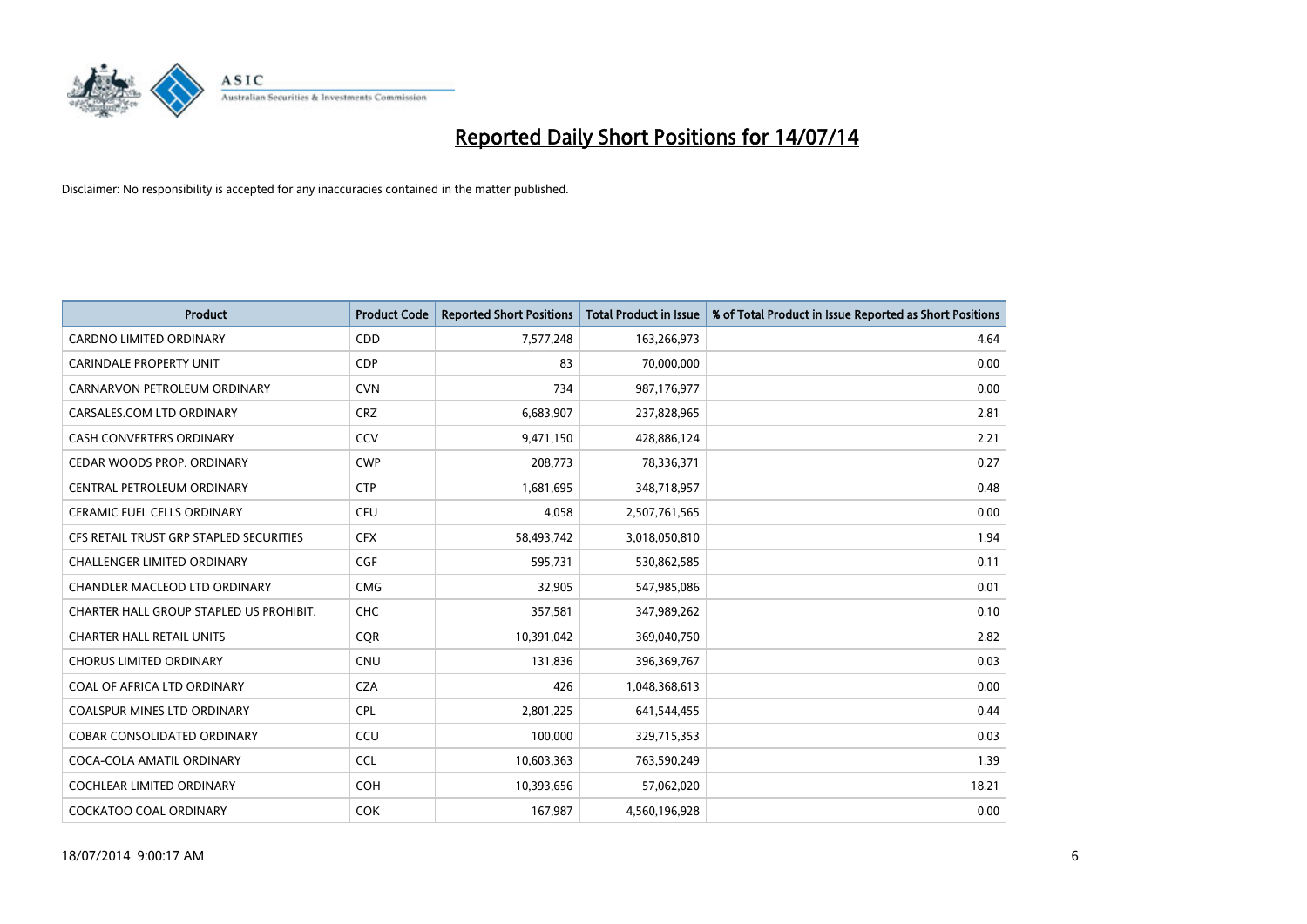

| Product                             | <b>Product Code</b> | <b>Reported Short Positions</b> | <b>Total Product in Issue</b> | % of Total Product in Issue Reported as Short Positions |
|-------------------------------------|---------------------|---------------------------------|-------------------------------|---------------------------------------------------------|
| <b>CODAN LIMITED ORDINARY</b>       | <b>CDA</b>          | 553,071                         | 176,969,924                   | 0.31                                                    |
| COFFEY INTERNATIONAL ORDINARY       | <b>COF</b>          | 7,994                           | 255,833,165                   | 0.00                                                    |
| <b>COKAL LTD ORDINARY</b>           | <b>CKA</b>          | 6,820                           | 471,103,926                   | 0.00                                                    |
| <b>COLLECTION HOUSE ORDINARY</b>    | <b>CLH</b>          | 2,167,600                       | 129,717,785                   | 1.67                                                    |
| COMMONWEALTH BANK, ORDINARY         | <b>CBA</b>          | 9,325,128                       | 1,621,319,194                 | 0.58                                                    |
| <b>COMPASS RESOURCES ORDINARY</b>   | <b>CMR</b>          | 7,472                           | 1,403,744,100                 | 0.00                                                    |
| <b>COMPUTERSHARE LTD ORDINARY</b>   | <b>CPU</b>          | 10,269,921                      | 556,203,079                   | 1.85                                                    |
| <b>CORP TRAVEL LIMITED ORDINARY</b> | <b>CTD</b>          | 401,220                         | 89,931,376                    | 0.45                                                    |
| <b>COVER-MORE GRP LTD ORDINARY</b>  | <b>CVO</b>          | 6,393,018                       | 317,750,000                   | 2.01                                                    |
| <b>CREDIT CORP GROUP ORDINARY</b>   | <b>CCP</b>          | 170,217                         | 46,131,882                    | 0.37                                                    |
| CROMWELL PROP STAPLED SECURITIES    | <b>CMW</b>          | 11,984,632                      | 1,727,280,850                 | 0.69                                                    |
| <b>CROWE HORWATH AUS ORDINARY</b>   | <b>CRH</b>          | 472,156                         | 273,005,429                   | 0.17                                                    |
| CROWN RESORTS LTD ORDINARY          | <b>CWN</b>          | 5,192,572                       | 728,394,185                   | 0.71                                                    |
| <b>CSG LIMITED ORDINARY</b>         | CSV                 | 173,081                         | 278,840,492                   | 0.06                                                    |
| <b>CSL LIMITED ORDINARY</b>         | <b>CSL</b>          | 891,203                         | 475,835,336                   | 0.19                                                    |
| <b>CSR LIMITED ORDINARY</b>         | <b>CSR</b>          | 17,003,625                      | 506,000,315                   | 3.36                                                    |
| <b>CUDECO LIMITED ORDINARY</b>      | CDU                 | 8,986,581                       | 235,119,260                   | 3.82                                                    |
| DART ENERGY LTD ORDINARY            | <b>DTE</b>          | 3,010,693                       | 1,108,752,733                 | 0.27                                                    |
| DATA#3 LIMITED ORDINARY             | <b>DTL</b>          | 314,873                         | 153,974,950                   | 0.20                                                    |
| DAVID JONES LIMITED ORDINARY        | <b>DJS</b>          | 13,643,765                      | 537,137,845                   | 2.54                                                    |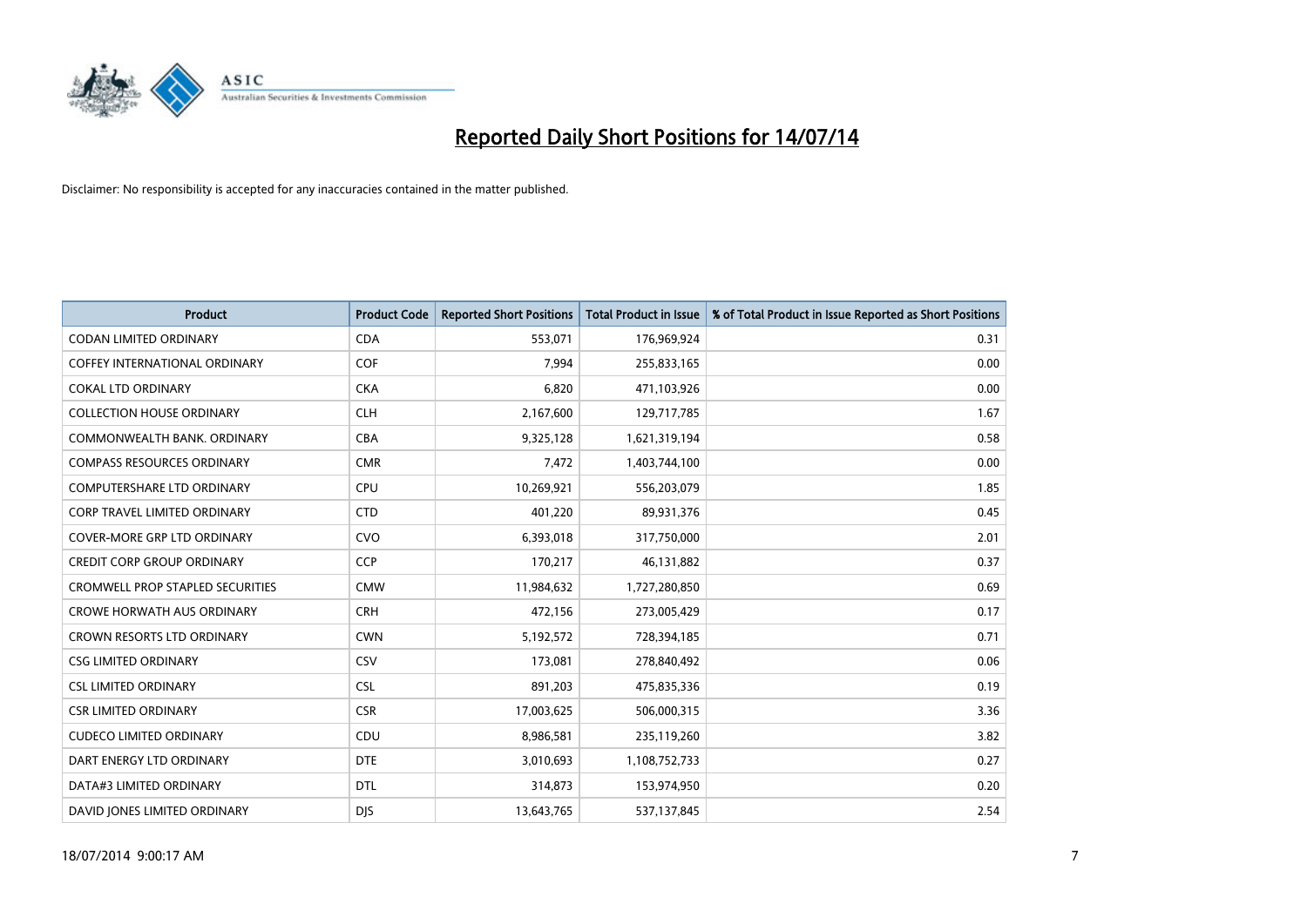

| <b>Product</b>                       | <b>Product Code</b> | <b>Reported Short Positions</b> | <b>Total Product in Issue</b> | % of Total Product in Issue Reported as Short Positions |
|--------------------------------------|---------------------|---------------------------------|-------------------------------|---------------------------------------------------------|
| <b>DECMIL GROUP LIMITED ORDINARY</b> | <b>DCG</b>          | 2,047,179                       | 168,657,794                   | 1.21                                                    |
| DEEP YELLOW LIMITED ORDINARY         | <b>DYL</b>          | 1,050                           | 1,619,952,347                 | 0.00                                                    |
| DEXUS PROPERTY GROUP STAPLED UNITS   | <b>DXS</b>          | 23,776,672                      | 5,433,110,810                 | 0.44                                                    |
| DICK SMITH HLDGS ORDINARY            | <b>DSH</b>          | 17,504,967                      | 236,511,364                   | 7.40                                                    |
| DISCOVERY METALS LTD ORDINARY        | <b>DML</b>          | 1,361,338                       | 644,039,581                   | 0.21                                                    |
| DOMINO PIZZA ENTERPR ORDINARY        | <b>DMP</b>          | 2,420,268                       | 85,933,273                    | 2.82                                                    |
| DONACO INTERNATIONAL ORDINARY        | <b>DNA</b>          | 1,899,645                       | 460,282,631                   | 0.41                                                    |
| DORAY MINERALS LTD ORDINARY          | <b>DRM</b>          | 51,578                          | 163,401,768                   | 0.03                                                    |
| DOWNER EDI LIMITED ORDINARY          | <b>DOW</b>          | 18,836,581                      | 435,399,975                   | 4.33                                                    |
| DRILLSEARCH ENERGY ORDINARY          | <b>DLS</b>          | 18,148,998                      | 445,898,470                   | 4.07                                                    |
| DUET GROUP STAPLED US PROHIBIT.      | <b>DUE</b>          | 5,729,658                       | 1,317,809,323                 | 0.43                                                    |
| <b>DULUXGROUP LIMITED ORDINARY</b>   | <b>DLX</b>          | 1,364,330                       | 383,503,942                   | 0.36                                                    |
| <b>DWS LTD ORDINARY</b>              | <b>DWS</b>          | 145,096                         | 132,362,763                   | 0.11                                                    |
| ECHO ENTERTAINMENT ORDINARY          | EGP                 | 8,693,961                       | 825,672,730                   | 1.05                                                    |
| <b>ELDERS LIMITED ORDINARY</b>       | <b>ELD</b>          | 19,076,591                      | 455,013,329                   | 4.19                                                    |
| ELEMENTAL MINERALS ORDINARY          | <b>ELM</b>          | 129,128                         | 305,063,391                   | 0.04                                                    |
| <b>EMECO HOLDINGS ORDINARY</b>       | <b>EHL</b>          | 8,936,345                       | 599,675,707                   | 1.49                                                    |
| <b>EMERCHANTS LTD ORDINARY</b>       | <b>EML</b>          | 35,000                          | 124,668,047                   | 0.03                                                    |
| <b>ENDEAVOUR MIN CORP CDI 1:1</b>    | <b>EVR</b>          | 31,265                          | 55,837,996                    | 0.06                                                    |
| ENERGY RESOURCES ORDINARY 'A'        | ERA                 | 10,348,545                      | 517,725,062                   | 2.00                                                    |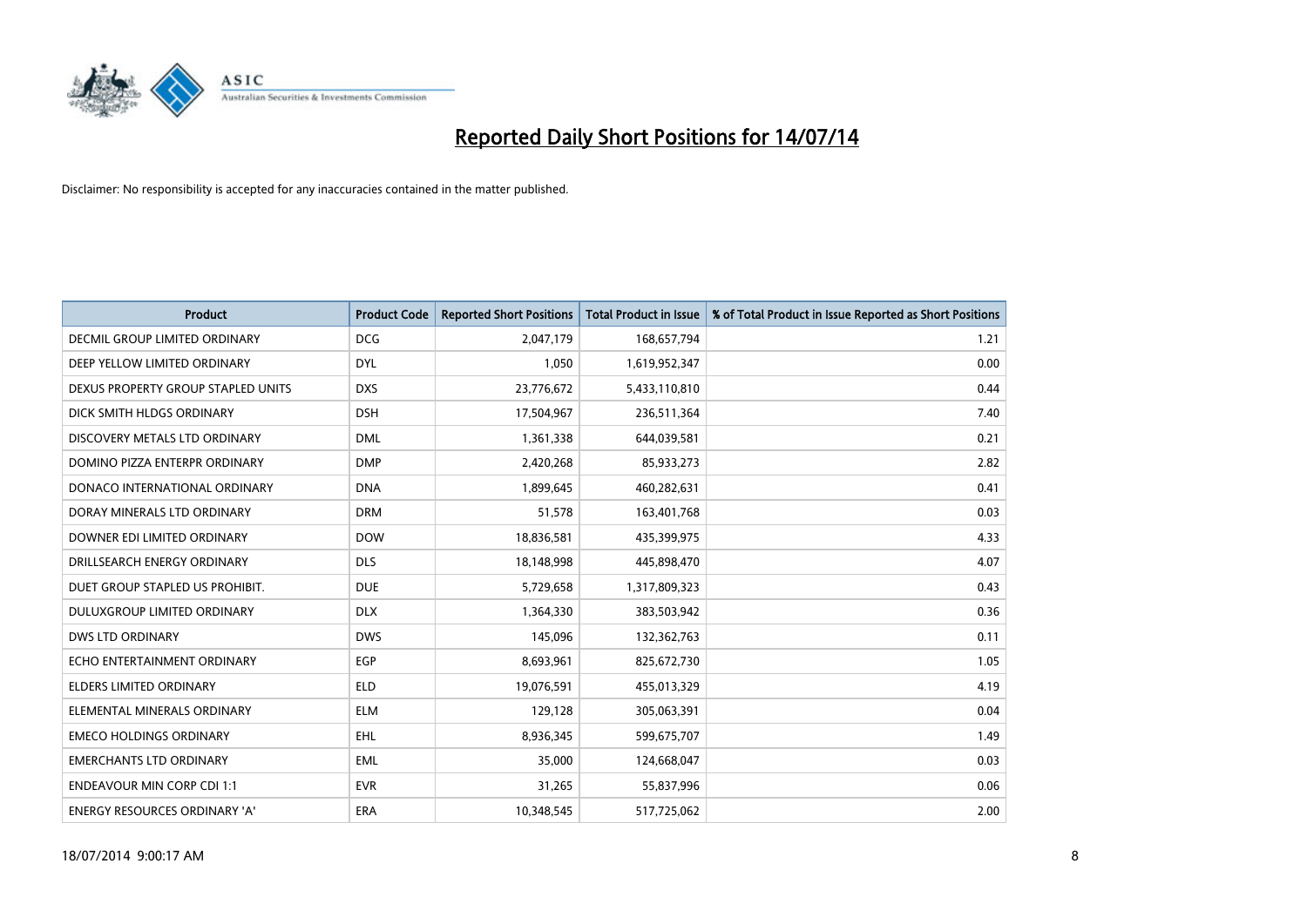

| <b>Product</b>                         | <b>Product Code</b> | <b>Reported Short Positions</b> | <b>Total Product in Issue</b> | % of Total Product in Issue Reported as Short Positions |
|----------------------------------------|---------------------|---------------------------------|-------------------------------|---------------------------------------------------------|
| <b>ENERGY WORLD CORPOR, ORDINARY</b>   | <b>EWC</b>          | 43,273,614                      | 1,734,166,672                 | 2.50                                                    |
| ENVESTRA LIMITED ORDINARY              | <b>ENV</b>          | 845,551                         | 1,796,808,474                 | 0.05                                                    |
| EQUATORIAL RES LTD ORDINARY            | EQX                 | 174                             | 122,185,353                   | 0.00                                                    |
| EQUITY TRUSTEES ORDINARY               | EQT                 | 19                              | 19,105,788                    | 0.00                                                    |
| ERM POWER LIMITED ORDINARY             | EPW                 | 522,670                         | 239,269,727                   | 0.22                                                    |
| EVOLUTION MINING LTD ORDINARY          | <b>EVN</b>          | 27,449,094                      | 712,493,836                   | 3.85                                                    |
| FAIRFAX MEDIA LTD ORDINARY             | <b>FXJ</b>          | 75,691,682                      | 2,351,955,725                 | 3.22                                                    |
| <b>FANTASTIC HOLDINGS ORDINARY</b>     | <b>FAN</b>          | 14,654                          | 103,068,398                   | 0.01                                                    |
| <b>FAR LTD ORDINARY</b>                | <b>FAR</b>          | 4,924,327                       | 2,699,846,742                 | 0.18                                                    |
| FEDERATION CNTRES ORD/UNIT STAPLED SEC | <b>FDC</b>          | 587,092                         | 1,427,641,565                 | 0.04                                                    |
| FINBAR GROUP LIMITED ORDINARY          | <b>FRI</b>          | 20,280                          | 227,018,204                   | 0.01                                                    |
| FISHER & PAYKEL H. ORDINARY            | <b>FPH</b>          | 1,984                           | 555,522,002                   | 0.00                                                    |
| FLEETWOOD CORP ORDINARY                | <b>FWD</b>          | 2,179,438                       | 60,581,211                    | 3.60                                                    |
| FLETCHER BUILDING ORDINARY             | <b>FBU</b>          | 1,371,276                       | 687,854,788                   | 0.20                                                    |
| FLEXIGROUP LIMITED ORDINARY            | <b>FXL</b>          | 3,743,929                       | 304,096,060                   | 1.23                                                    |
| FLIGHT CENTRE TRAVEL ORDINARY          | <b>FLT</b>          | 5,939,652                       | 100,571,642                   | 5.91                                                    |
| FLINDERS MINES LTD ORDINARY            | <b>FMS</b>          | 14,150,000                      | 2,400,995,602                 | 0.59                                                    |
| <b>FOCUS MINERALS LTD ORDINARY</b>     | <b>FML</b>          | 5,100,945                       | 9,137,375,877                 | 0.06                                                    |
| <b>FOLKESTONE EDU TRUST UNITS</b>      | <b>FET</b>          | 13                              | 205,069,661                   | 0.00                                                    |
| <b>FORGE GROUP LIMITED ORDINARY</b>    | FGE                 | 283,130                         | 86,169,014                    | 0.33                                                    |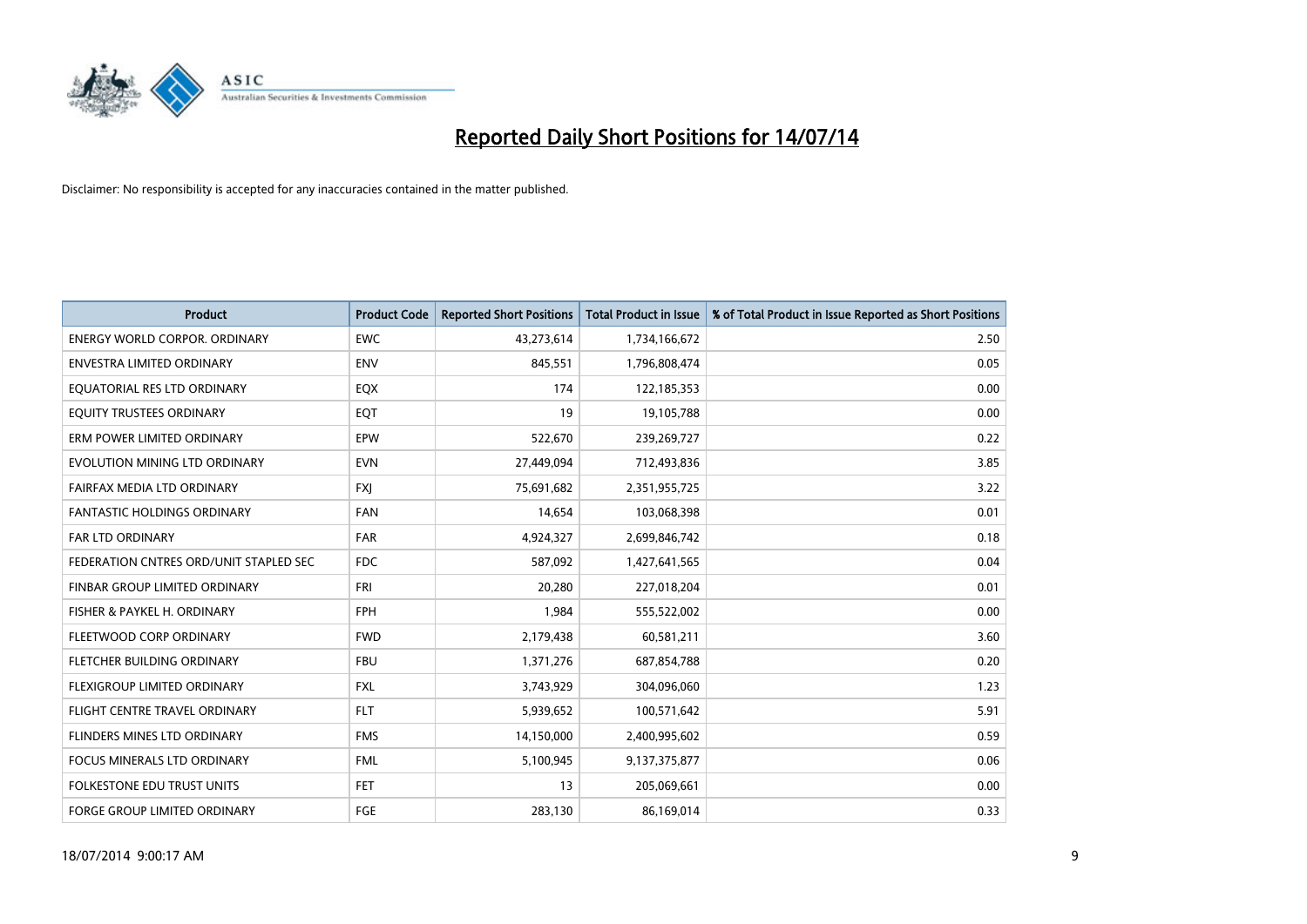

| <b>Product</b>                                   | <b>Product Code</b> | <b>Reported Short Positions</b> | <b>Total Product in Issue</b> | % of Total Product in Issue Reported as Short Positions |
|--------------------------------------------------|---------------------|---------------------------------|-------------------------------|---------------------------------------------------------|
| FORTESCUE METALS GRP ORDINARY                    | <b>FMG</b>          | 215,159,803                     | 3,113,798,151                 | 6.91                                                    |
| FREEDOM FOOD LTD ORDINARY                        | <b>FNP</b>          | 13,870                          | 150,645,371                   | 0.01                                                    |
| <b>G.U.D. HOLDINGS ORDINARY</b>                  | GUD                 | 3,540,498                       | 70,939,492                    | 4.99                                                    |
| <b>G8 EDUCATION LIMITED ORDINARY</b>             | <b>GEM</b>          | 8,665,889                       | 330,941,088                   | 2.62                                                    |
| <b>GALAXY RESOURCES ORDINARY</b>                 | <b>GXY</b>          | 46,556                          | 1,027,077,829                 | 0.00                                                    |
| <b>GALILEO JAPAN TRUST UNIT</b>                  | GJT                 | 2,814                           | 106,444,665                   | 0.00                                                    |
| <b>GDI PROPERTY GRP STAPLED SECURITIES</b>       | <b>GDI</b>          | 168,323                         | 567,575,025                   | 0.03                                                    |
| <b>GENETIC TECHNOLOGIES ORDINARY</b>             | <b>GTG</b>          | 879,000                         | 637,146,442                   | 0.14                                                    |
| <b>GENWORTH MORTGAGE ORDINARY</b>                | <b>GMA</b>          | 391,841                         | 650,000,000                   | 0.06                                                    |
| <b>GEODYNAMICS LIMITED ORDINARY</b>              | GDY                 | 819                             | 435,880,130                   | 0.00                                                    |
| <b>GINDALBIE METALS LTD ORDINARY</b>             | GBG                 | 34,721,077                      | 1,494,007,381                 | 2.32                                                    |
| <b>GOODMAN FIELDER, ORDINARY</b>                 | <b>GFF</b>          | 13,065,894                      | 1,955,559,207                 | 0.67                                                    |
| <b>GOODMAN GROUP STAPLED</b>                     | <b>GMG</b>          | 8,415,683                       | 1,727,685,976                 | 0.49                                                    |
| <b>GPT GROUP STAPLED SEC.</b>                    | GPT                 | 3,949,853                       | 1,685,460,955                 | 0.23                                                    |
| <b>GRAINCORP LIMITED A CLASS ORDINARY</b>        | <b>GNC</b>          | 10,348,119                      | 228,855,628                   | 4.52                                                    |
| <b>GRANGE RESOURCES. ORDINARY</b>                | GRR                 | 5,131,420                       | 1,157,097,869                 | 0.44                                                    |
| <b>GREENCROSS LIMITED ORDINARY</b>               | GXL                 | 606,898                         | 102,684,303                   | 0.59                                                    |
| <b>GREENLAND MIN EN LTD ORDINARY</b>             | GGG                 | 5,238,334                       | 665, 162, 877                 | 0.79                                                    |
| <b>GREENLAND MIN EN LTD RIGHTS 26-JUN-14</b>     | GGGR                | 4,630                           | 88,685,050                    | 0.01                                                    |
| <b>GROWTHPOINT PROPERTY ORD/UNIT STAPLED SEC</b> | GOZ                 | 21,271                          | 540,115,360                   | 0.00                                                    |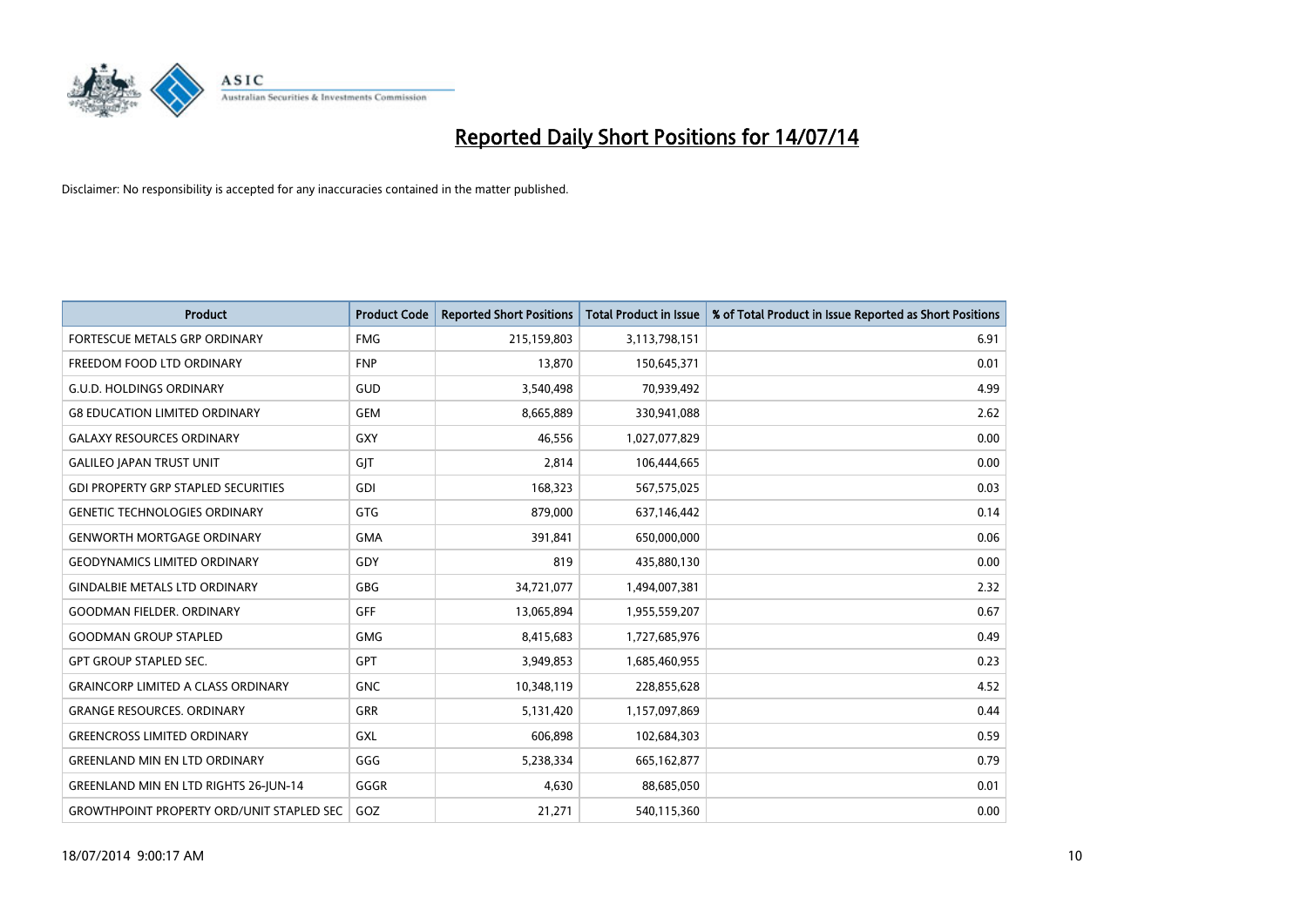

| <b>Product</b>                           | <b>Product Code</b> | <b>Reported Short Positions</b> | <b>Total Product in Issue</b> | % of Total Product in Issue Reported as Short Positions |
|------------------------------------------|---------------------|---------------------------------|-------------------------------|---------------------------------------------------------|
| <b>GRYPHON MINERALS LTD ORDINARY</b>     | GRY                 | 4,292,605                       | 401,011,505                   | 1.07                                                    |
| <b>GUILDFORD COAL LTD ORDINARY</b>       | <b>GUF</b>          | 497,891                         | 761,857,020                   | 0.07                                                    |
| <b>GWA GROUP LTD ORDINARY</b>            | <b>GWA</b>          | 17,233,087                      | 306,533,770                   | 5.62                                                    |
| HARVEY NORMAN ORDINARY                   | <b>HVN</b>          | 55,858,673                      | 1,062,316,784                 | 5.26                                                    |
| <b>HENDERSON GROUP CDI 1:1</b>           | <b>HGG</b>          | 1,387,003                       | 662,378,459                   | 0.21                                                    |
| HFA HOLDINGS LIMITED ORDINARY            | <b>HFA</b>          | 3,809                           | 136,548,880                   | 0.00                                                    |
| HIGHFIELD RES LTD ORDINARY               | <b>HFR</b>          | 8,322                           | 155,825,003                   | 0.01                                                    |
| HIGHLANDS PACIFIC ORDINARY               | <b>HIG</b>          | 3,153                           | 854,261,346                   | 0.00                                                    |
| <b>HILLS LTD ORDINARY</b>                | <b>HIL</b>          | 91,879                          | 234,192,711                   | 0.04                                                    |
| HORIZON OIL LIMITED ORDINARY             | <b>HZN</b>          | 61,161,980                      | 1,301,981,265                 | 4.70                                                    |
| <b>IBUY GROUP LTD ORDINARY</b>           | <b>IBY</b>          | 3,613,988                       | 426,069,834                   | 0.85                                                    |
| <b>IINET LIMITED ORDINARY</b>            | <b>IIN</b>          | 7,460,693                       | 161,238,847                   | 4.63                                                    |
| ILUKA RESOURCES ORDINARY                 | ILU                 | 38,456,745                      | 418,700,517                   | 9.18                                                    |
| <b>IMDEX LIMITED ORDINARY</b>            | <b>IMD</b>          | 3,733,854                       | 212,110,368                   | 1.76                                                    |
| <b>INCITEC PIVOT ORDINARY</b>            | IPL                 | 29,367,030                      | 1,654,998,197                 | 1.77                                                    |
| INDEPENDENCE GROUP ORDINARY              | <b>IGO</b>          | 138,351                         | 234,253,306                   | 0.06                                                    |
| INDOPHIL RESOURCES ORDINARY              | <b>IRN</b>          | 876,375                         | 1,203,146,194                 | 0.07                                                    |
| <b>INDUSTRIA REIT STAPLED</b>            | <b>IDR</b>          | 85,036                          | 125,000,001                   | 0.07                                                    |
| <b>INFIGEN ENERGY STAPLED SECURITIES</b> | <b>IFN</b>          | 2,657,042                       | 764,993,434                   | 0.35                                                    |
| <b>INFOMEDIA LTD ORDINARY</b>            | <b>IFM</b>          | 18,750                          | 306,766,855                   | 0.01                                                    |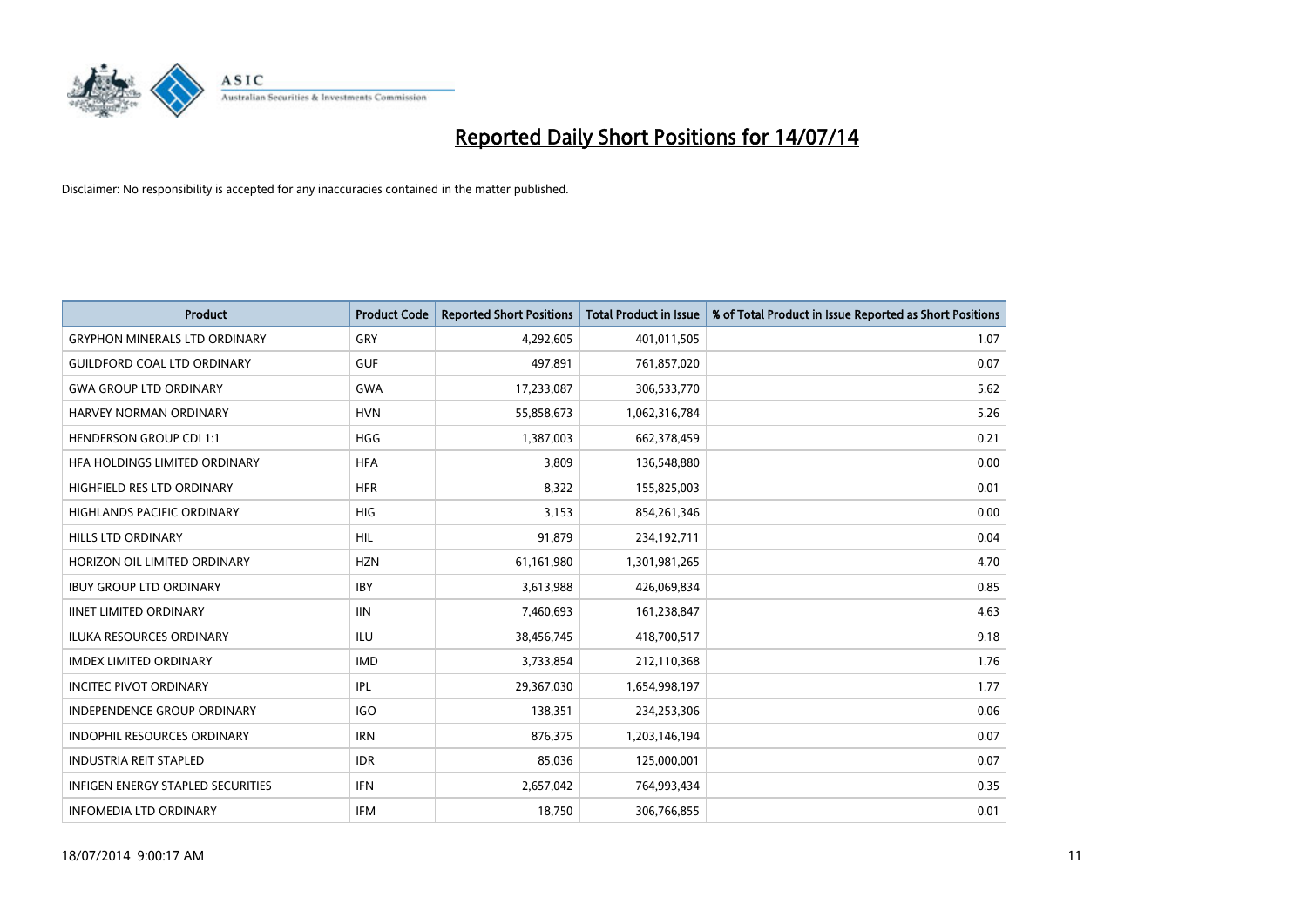

| <b>Product</b>                                | <b>Product Code</b> | <b>Reported Short Positions</b> | <b>Total Product in Issue</b> | % of Total Product in Issue Reported as Short Positions |
|-----------------------------------------------|---------------------|---------------------------------|-------------------------------|---------------------------------------------------------|
| <b>INGENIA GROUP STAPLED SECURITIES</b>       | <b>INA</b>          | 2,279,255                       | 678,058,232                   | 0.34                                                    |
| INSURANCE AUSTRALIA ORDINARY                  | IAG                 | 16,847,512                      | 2,341,618,048                 | 0.72                                                    |
| <b>INTREPID MINES ORDINARY</b>                | <b>IAU</b>          | 5,015,758                       | 557,343,570                   | 0.90                                                    |
| <b>INVESTA OFFICE FUND STAPLED SECURITIES</b> | <b>IOF</b>          | 893,310                         | 614,047,458                   | 0.15                                                    |
| <b>INVOCARE LIMITED ORDINARY</b>              | <b>IVC</b>          | 5,412,037                       | 110,030,298                   | 4.92                                                    |
| <b>IOOF HOLDINGS LTD ORDINARY</b>             | IFL                 | 8,453,014                       | 232,118,034                   | 3.64                                                    |
| <b>IPROPERTY GROUP LTD ORDINARY</b>           | <b>IPP</b>          | 3,698,695                       | 181,703,204                   | 2.04                                                    |
| <b>IRESS LIMITED ORDINARY</b>                 | <b>IRE</b>          | 4,757,265                       | 159,097,319                   | 2.99                                                    |
| <b>IRON ORE HOLDINGS ORDINARY</b>             | <b>IOH</b>          | 26,197                          | 161,174,005                   | 0.02                                                    |
| <b>ISELECT LTD ORDINARY</b>                   | <b>ISU</b>          | 317,124                         | 260,889,894                   | 0.12                                                    |
| <b>ISENTIA GROUP LTD ORDINARY</b>             | <b>ISD</b>          | 14,056                          | 200,000,001                   | 0.01                                                    |
| JAMES HARDIE INDUST CHESS DEPOSITARY INT      | <b>IHX</b>          | 3,117,447                       | 444,867,063                   | 0.70                                                    |
| <b>JAPARA HEALTHCARE LT ORDINARY</b>          | <b>IHC</b>          | 5,129,072                       | 262,500,000                   | 1.95                                                    |
| <b>JB HI-FI LIMITED ORDINARY</b>              | <b>IBH</b>          | 12,963,592                      | 98,947,309                    | 13.10                                                   |
| <b>KAGARA LTD ORDINARY</b>                    | <b>KZL</b>          | 4,507,150                       | 798,953,117                   | 0.56                                                    |
| KAROON GAS AUSTRALIA ORDINARY                 | <b>KAR</b>          | 15,583,538                      | 255,841,581                   | 6.09                                                    |
| KATHMANDU HOLD LTD ORDINARY                   | <b>KMD</b>          | 2,966,059                       | 200,633,469                   | 1.48                                                    |
| <b>KBL MINING LIMITED ORDINARY</b>            | <b>KBL</b>          | 1,820                           | 393,535,629                   | 0.00                                                    |
| KINGSGATE CONSOLID, ORDINARY                  | <b>KCN</b>          | 9,533,894                       | 223,584,937                   | 4.26                                                    |
| KINGSROSE MINING LTD ORDINARY                 | <b>KRM</b>          | 489,860                         | 358,611,493                   | 0.14                                                    |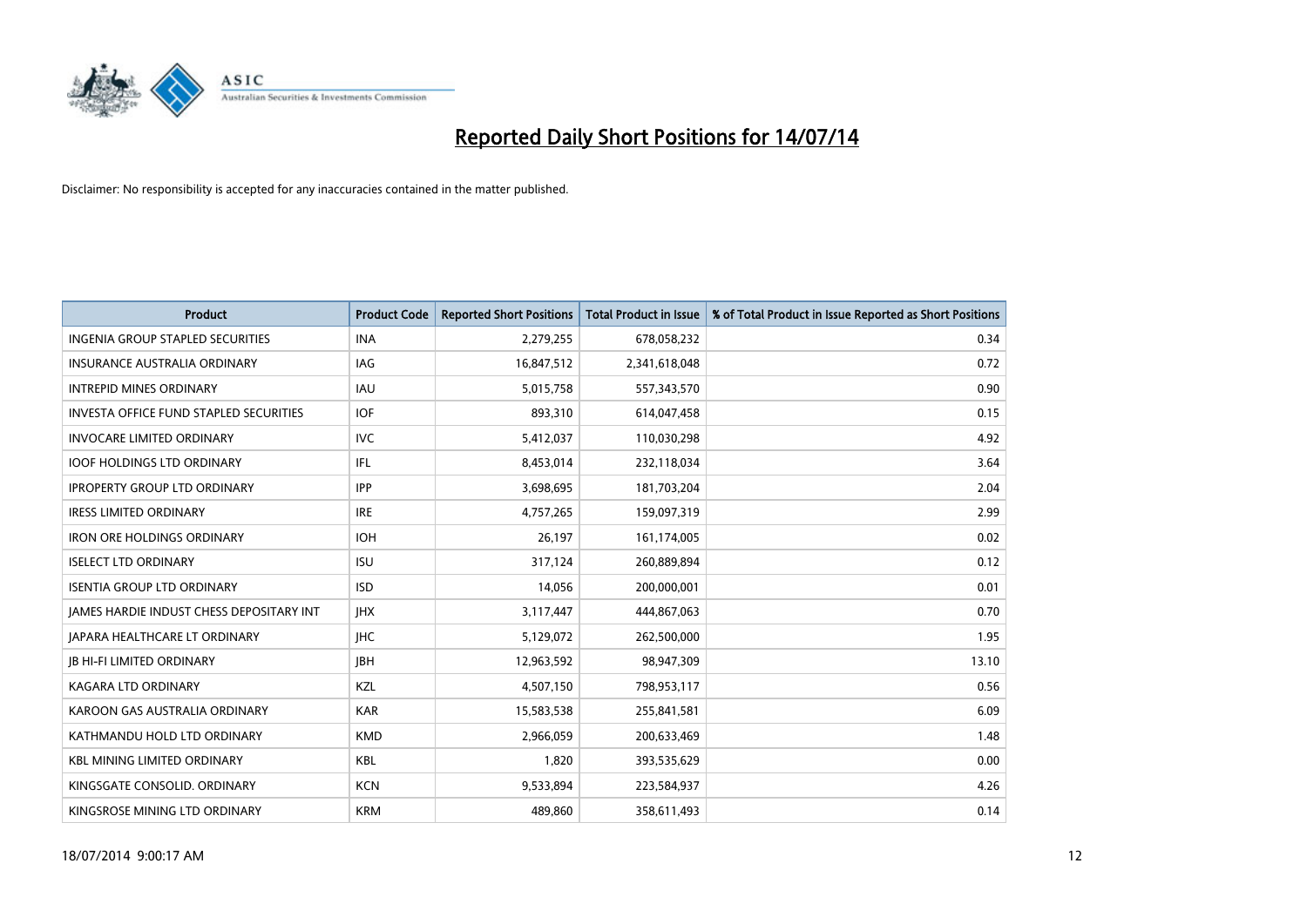

| <b>Product</b>                        | <b>Product Code</b> | <b>Reported Short Positions</b> | <b>Total Product in Issue</b> | % of Total Product in Issue Reported as Short Positions |
|---------------------------------------|---------------------|---------------------------------|-------------------------------|---------------------------------------------------------|
| LEIGHTON HOLDINGS ORDINARY            | LEI                 | 6,337,613                       | 338,503,563                   | 1.87                                                    |
| LEND LEASE GROUP UNIT/ORD STAPLED     | LLC                 | 5,218,244                       | 577,475,833                   | 0.90                                                    |
| LIQUEFIED NATURAL ORDINARY            | <b>LNG</b>          | 6,776,731                       | 446,479,015                   | 1.52                                                    |
| LOGICAMMS LIMITED ORDINARY            | <b>LCM</b>          | 36,000                          | 71,178,179                    | 0.05                                                    |
| LONESTAR RESO LTD ORDINARY            | <b>LNR</b>          | 175,392                         | 752,187,211                   | 0.02                                                    |
| <b>LYNAS CORPORATION ORDINARY</b>     | <b>LYC</b>          | 120,005,195                     | 2,333,661,566                 | 5.14                                                    |
| <b>M2 GRP LTD ORDINARY</b>            | <b>MTU</b>          | 13,928,728                      | 180,491,516                   | 7.72                                                    |
| MACA LIMITED ORDINARY                 | <b>MLD</b>          | 864,659                         | 202,676,373                   | 0.43                                                    |
| <b>MACMAHON HOLDINGS ORDINARY</b>     | <b>MAH</b>          | 24.964                          | 1,261,699,966                 | 0.00                                                    |
| MACO ATLAS ROADS GRP ORDINARY STAPLED | <b>MQA</b>          | 4,266,164                       | 487,230,540                   | 0.88                                                    |
| MACQUARIE GROUP LTD ORDINARY          | <b>MQG</b>          | 1,240,372                       | 321,175,323                   | 0.39                                                    |
| MAGELLAN FIN GRP LTD ORDINARY         | <b>MFG</b>          | 3,889,565                       | 158,842,157                   | 2.45                                                    |
| <b>MATRIX C &amp; E LTD ORDINARY</b>  | <b>MCE</b>          | 2,687,349                       | 94,555,428                    | 2.84                                                    |
| <b>MAVERICK DRILLING ORDINARY</b>     | <b>MAD</b>          | 4,740,970                       | 533,885,763                   | 0.89                                                    |
| <b>MAXITRANS INDUSTRIES ORDINARY</b>  | <b>MXI</b>          | 400,631                         | 185,075,653                   | 0.22                                                    |
| MAYNE PHARMA LTD ORDINARY             | <b>MYX</b>          | 2,343,191                       | 586,651,477                   | 0.40                                                    |
| MCMILLAN SHAKESPEARE ORDINARY         | <b>MMS</b>          | 782,660                         | 74,523,965                    | 1.05                                                    |
| MCPHERSON'S LTD ORDINARY              | <b>MCP</b>          | 69,044                          | 95,434,645                    | 0.07                                                    |
| MEDUSA MINING LTD ORDINARY            | <b>MML</b>          | 6,118,180                       | 207,794,301                   | 2.94                                                    |
| MELBOURNE IT LIMITED ORDINARY         | <b>MLB</b>          | 11,022                          | 92,944,392                    | 0.01                                                    |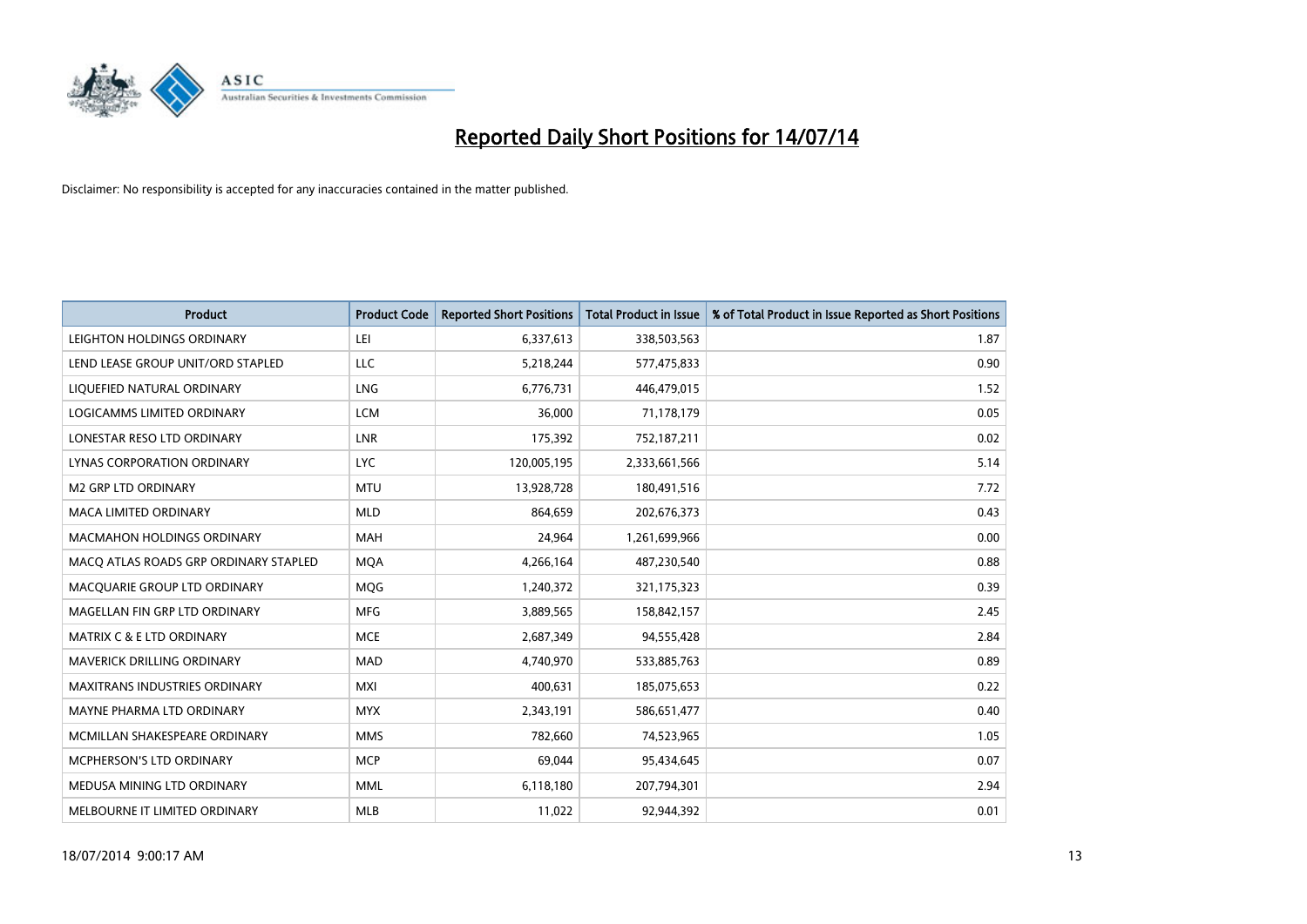

| <b>Product</b>                  | <b>Product Code</b> | <b>Reported Short Positions</b> | <b>Total Product in Issue</b> | % of Total Product in Issue Reported as Short Positions |
|---------------------------------|---------------------|---------------------------------|-------------------------------|---------------------------------------------------------|
| <b>MERMAID MARINE ORDINARY</b>  | <b>MRM</b>          | 10,385,744                      | 366,766,098                   | 2.83                                                    |
| MESOBLAST LIMITED ORDINARY      | <b>MSB</b>          | 23,460,302                      | 321,640,094                   | 7.29                                                    |
| METALS X LIMITED ORDINARY       | <b>MLX</b>          | 1,289,781                       | 1,655,386,110                 | 0.08                                                    |
| METCASH LIMITED ORDINARY        | <b>MTS</b>          | 100,831,279                     | 888,338,048                   | 11.35                                                   |
| METMINCO LIMITED ORDINARY       | <b>MNC</b>          | 142,147                         | 1,749,543,023                 | 0.01                                                    |
| MIGHTY RIVER POWER ORDINARY     | <b>MYT</b>          | 3,799,807                       | 1,400,012,517                 | 0.27                                                    |
| MINCOR RESOURCES NL ORDINARY    | <b>MCR</b>          | 1,032,339                       | 188,208,274                   | 0.55                                                    |
| MINERAL DEPOSITS ORDINARY       | <b>MDL</b>          | 976,996                         | 103,538,786                   | 0.94                                                    |
| MINERAL RESOURCES, ORDINARY     | <b>MIN</b>          | 14,636,283                      | 186,556,246                   | 7.85                                                    |
| MINT WIRELESS ORDINARY          | <b>MNW</b>          | 1,247,781                       | 450,872,395                   | 0.28                                                    |
| MIRABELA NICKEL LTD ORDINARY    | <b>MBN</b>          | 124,025                         | 929,710,216                   | 0.01                                                    |
| MIRVAC GROUP STAPLED SECURITIES | <b>MGR</b>          | 2,223,860                       | 3,692,279,772                 | 0.06                                                    |
| MOLOPO ENERGY LTD ORDINARY      | <b>MPO</b>          | 172,623                         | 248,705,730                   | 0.07                                                    |
| MONADELPHOUS GROUP ORDINARY     | <b>MND</b>          | 12,098,385                      | 92,679,570                    | 13.05                                                   |
| MONASH IVF GROUP LTD ORDINARY   | <b>MVF</b>          | 833                             | 231,081,089                   | 0.00                                                    |
| MORTGAGE CHOICE LTD ORDINARY    | MOC                 | 214,337                         | 123,780,387                   | 0.17                                                    |
| MOUNT GIBSON IRON ORDINARY      | <b>MGX</b>          | 17,417,078                      | 1,090,584,232                 | 1.60                                                    |
| MULTIPLEX SITES SITES           | <b>MXUPA</b>        | 1,862                           | 4,500,000                     | 0.04                                                    |
| MUTINY GOLD LIMITED ORDINARY    | <b>MYG</b>          | 801,400                         | 678,227,617                   | 0.12                                                    |
| MYER HOLDINGS LTD ORDINARY      | <b>MYR</b>          | 70,277,947                      | 585,684,551                   | 12.00                                                   |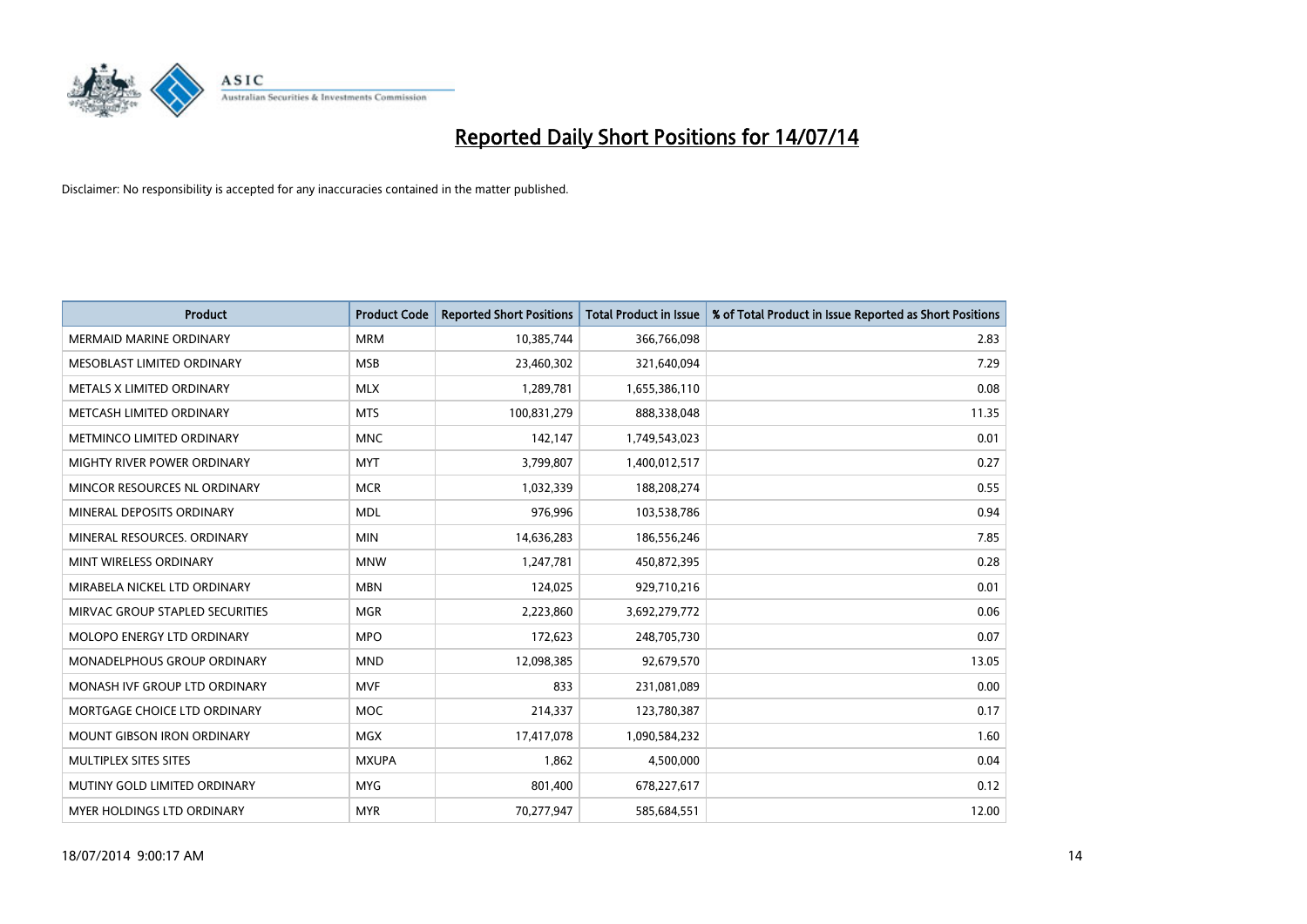

| <b>Product</b>                  | <b>Product Code</b> | <b>Reported Short Positions</b> | <b>Total Product in Issue</b> | % of Total Product in Issue Reported as Short Positions |
|---------------------------------|---------------------|---------------------------------|-------------------------------|---------------------------------------------------------|
| <b>MYSTATE LIMITED ORDINARY</b> | <b>MYS</b>          | 8.335                           | 87,261,995                    | 0.01                                                    |
| NANOSONICS LIMITED ORDINARY     | <b>NAN</b>          | 2,362,935                       | 264,157,826                   | 0.89                                                    |
| NATIONAL AUST, BANK ORDINARY    | <b>NAB</b>          | 6,840,631                       | 2,353,916,258                 | 0.29                                                    |
| NATIONAL STORAGE STAPLED        | <b>NSR</b>          | 561,180                         | 244,897,096                   | 0.23                                                    |
| NAVITAS LIMITED ORDINARY        | <b>NVT</b>          | 2,493,469                       | 375,712,581                   | 0.66                                                    |
| NEARMAP LTD ORDINARY            | <b>NEA</b>          | 473,648                         | 337,346,101                   | 0.14                                                    |
| NEON ENERGY LIMITED ORDINARY    | <b>NEN</b>          | 282,829                         | 553,037,848                   | 0.05                                                    |
| NEUREN PHARMACEUT, ORDINARY     | <b>NEU</b>          | 225,038                         | 1,555,354,272                 | 0.01                                                    |
| NEW HOPE CORPORATION ORDINARY   | <b>NHC</b>          | 1,102,062                       | 830,933,112                   | 0.13                                                    |
| NEWCREST MINING ORDINARY        | <b>NCM</b>          | 12,826,689                      | 766,510,971                   | 1.67                                                    |
| NEWS CORP A NON-VOTING CDI      | <b>NWSLV</b>        | 412,144                         | 3,103,217                     | 13.28                                                   |
| NEWS CORP B VOTING CDI          | <b>NWS</b>          | 2,291,774                       | 21,214,876                    | 10.80                                                   |
| NEWSAT LIMITED ORDINARY         | <b>NWT</b>          | 8,254,260                       | 612,199,841                   | 1.35                                                    |
| NEXTDC LIMITED ORDINARY         | <b>NXT</b>          | 16,344,187                      | 193,154,486                   | 8.46                                                    |
| NEXUS ENERGY LIMITED ORDINARY   | <b>NXS</b>          | 83,983                          | 1,330,219,459                 | 0.01                                                    |
| NIB HOLDINGS LIMITED ORDINARY   | <b>NHF</b>          | 2,257,674                       | 439,004,182                   | 0.51                                                    |
| NIDO PETROLEUM ORDINARY         | <b>NDO</b>          | 42,500                          | 2,049,984,302                 | 0.00                                                    |
| NINE ENTERTAINMENT ORDINARY     | <b>NEC</b>          | 9,086,439                       | 940,295,023                   | 0.97                                                    |
| NOBLE MINERAL RES ORDINARY      | <b>NMG</b>          | 2,365,726                       | 666,397,952                   | 0.36                                                    |
| NORTHERN IRON LTD ORDINARY      | <b>NFE</b>          | 11,392                          | 484,405,314                   | 0.00                                                    |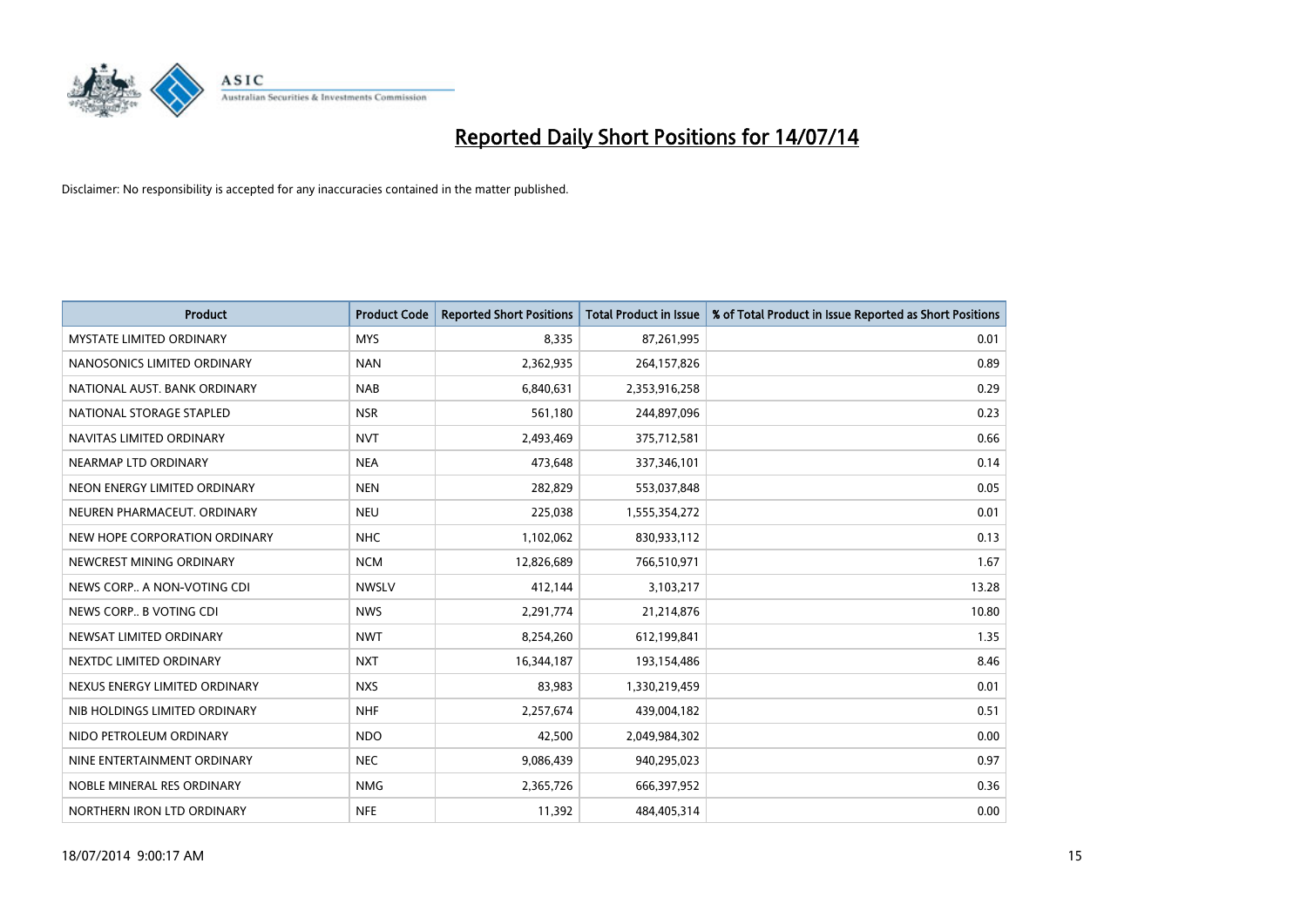

| <b>Product</b>                        | <b>Product Code</b> | <b>Reported Short Positions</b> | <b>Total Product in Issue</b> | % of Total Product in Issue Reported as Short Positions |
|---------------------------------------|---------------------|---------------------------------|-------------------------------|---------------------------------------------------------|
| NORTHERN STAR ORDINARY                | <b>NST</b>          | 2,479,953                       | 587,259,647                   | 0.42                                                    |
| NRW HOLDINGS LIMITED ORDINARY         | <b>NWH</b>          | 11,927,446                      | 278,888,011                   | 4.28                                                    |
| NUFARM LIMITED ORDINARY               | <b>NUF</b>          | 17,229,584                      | 264,021,627                   | 6.53                                                    |
| NUPLEX INDUSTRIES ORDINARY            | <b>NPX</b>          | 1,000                           | 198,125,827                   | 0.00                                                    |
| OCEANAGOLD CORP. CHESS DEPOSITARY INT | <b>OGC</b>          | 1,002,755                       | 301,345,186                   | 0.33                                                    |
| OIL SEARCH LTD ORDINARY               | OSH                 | 9,528,828                       | 1,519,022,225                 | 0.63                                                    |
| OM HOLDINGS LIMITED ORDINARY          | <b>OMH</b>          | 58,321                          | 733,423,337                   | 0.01                                                    |
| ORICA LIMITED ORDINARY                | ORI                 | 13,251,673                      | 372,743,291                   | 3.56                                                    |
| ORIGIN ENERGY ORDINARY                | <b>ORG</b>          | 6,839,787                       | 1,103,646,907                 | 0.62                                                    |
| OROCOBRE LIMITED ORDINARY             | <b>ORE</b>          | 2,079,978                       | 132,041,911                   | 1.58                                                    |
| ORORA LIMITED ORDINARY                | <b>ORA</b>          | 2,214,845                       | 1,206,684,923                 | 0.18                                                    |
| OROTONGROUP LIMITED ORDINARY          | <b>ORL</b>          | 172,633                         | 40,880,902                    | 0.42                                                    |
| OZ MINERALS ORDINARY                  | OZL                 | 14,950,752                      | 303,470,022                   | 4.93                                                    |
| OZFOREX GROUP LTD ORDINARY            | <b>OFX</b>          | 8,306,465                       | 240,000,000                   | 3.46                                                    |
| PACIFIC BRANDS ORDINARY               | <b>PBG</b>          | 20,453,262                      | 917,226,291                   | 2.23                                                    |
| PACT GROUP HLDGS LTD ORDINARY         | <b>PGH</b>          | 5,036,023                       | 294,097,961                   | 1.71                                                    |
| PALADIN ENERGY LTD ORDINARY           | <b>PDN</b>          | 116,094,623                     | 964, 367, 284                 | 12.04                                                   |
| PANAUST LIMITED ORDINARY              | <b>PNA</b>          | 314,924                         | 635,580,654                   | 0.05                                                    |
| PANORAMIC RESOURCES ORDINARY          | PAN                 | 192,819                         | 322,275,824                   | 0.06                                                    |
| PANTERRA GOLD LTD ORDINARY            | PGI                 |                                 | 797,219,737                   | 0.00                                                    |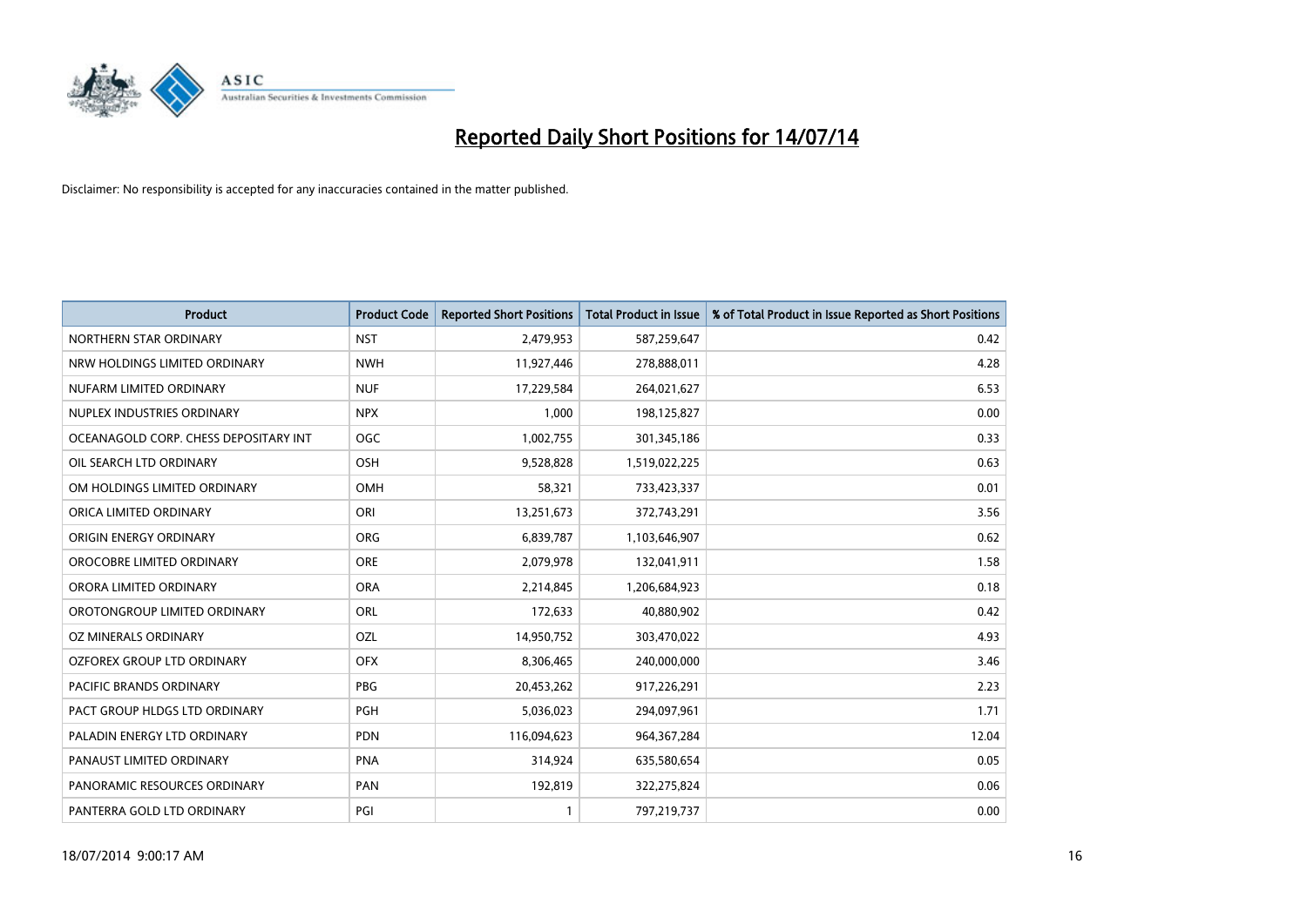

| <b>Product</b>                    | <b>Product Code</b> | <b>Reported Short Positions</b> | <b>Total Product in Issue</b> | % of Total Product in Issue Reported as Short Positions |
|-----------------------------------|---------------------|---------------------------------|-------------------------------|---------------------------------------------------------|
| PAPERLINX LIMITED ORDINARY        | <b>PPX</b>          | 44,770                          | 665, 181, 261                 | 0.01                                                    |
| PAPILLON RES LTD ORDINARY         | PIR                 | 6,495,415                       | 352,044,210                   | 1.85                                                    |
| PEET LIMITED ORDINARY             | <b>PPC</b>          | 83,609                          | 433,389,348                   | 0.02                                                    |
| PERPETUAL LIMITED ORDINARY        | PPT                 | 1,354,467                       | 46,574,426                    | 2.91                                                    |
| PERSEUS MINING LTD ORDINARY       | PRU                 | 8,154,647                       | 526,656,401                   | 1.55                                                    |
| PHARMAXIS LTD ORDINARY            | <b>PXS</b>          | 76,009                          | 309,514,849                   | 0.02                                                    |
| PLATINUM ASSET ORDINARY           | <b>PTM</b>          | 1,149,809                       | 580,336,142                   | 0.20                                                    |
| PLATINUM AUSTRALIA ORDINARY       | <b>PLA</b>          | 836,127                         | 504,968,043                   | 0.17                                                    |
| PMP LIMITED ORDINARY              | <b>PMP</b>          | 1,575,398                       | 323,781,124                   | 0.49                                                    |
| PRANA BIOTECHNOLOGY ORDINARY      | <b>PBT</b>          | 4,039,704                       | 488,646,960                   | 0.83                                                    |
| PREMIER INVESTMENTS ORDINARY      | <b>PMV</b>          | 248,537                         | 155,714,874                   | 0.16                                                    |
| PRIMA BIOMED LTD ORDINARY         | <b>PRR</b>          | 132,361                         | 1,228,709,341                 | 0.01                                                    |
| PRIMARY HEALTH CARE ORDINARY      | <b>PRY</b>          | 18,605,456                      | 505,659,944                   | 3.68                                                    |
| PRIME MEDIA GRP LTD ORDINARY      | <b>PRT</b>          | 1,725,002                       | 366,330,303                   | 0.47                                                    |
| PROGRAMMED ORDINARY               | <b>PRG</b>          | 347,135                         | 118,253,992                   | 0.29                                                    |
| <b>QANTAS AIRWAYS ORDINARY</b>    | QAN                 | 84,180,013                      | 2,196,330,250                 | 3.83                                                    |
| OBE INSURANCE GROUP ORDINARY      | OBE                 | 10,586,697                      | 1,277,602,695                 | 0.83                                                    |
| ORXPHARMA LTD ORDINARY            | QRX                 | 30,000                          | 164,190,969                   | 0.02                                                    |
| <b>QUBE HOLDINGS LTD ORDINARY</b> | <b>QUB</b>          | 21,637,546                      | 1,051,172,929                 | 2.06                                                    |
| RAMELIUS RESOURCES ORDINARY       | <b>RMS</b>          | 160                             | 398,048,073                   | 0.00                                                    |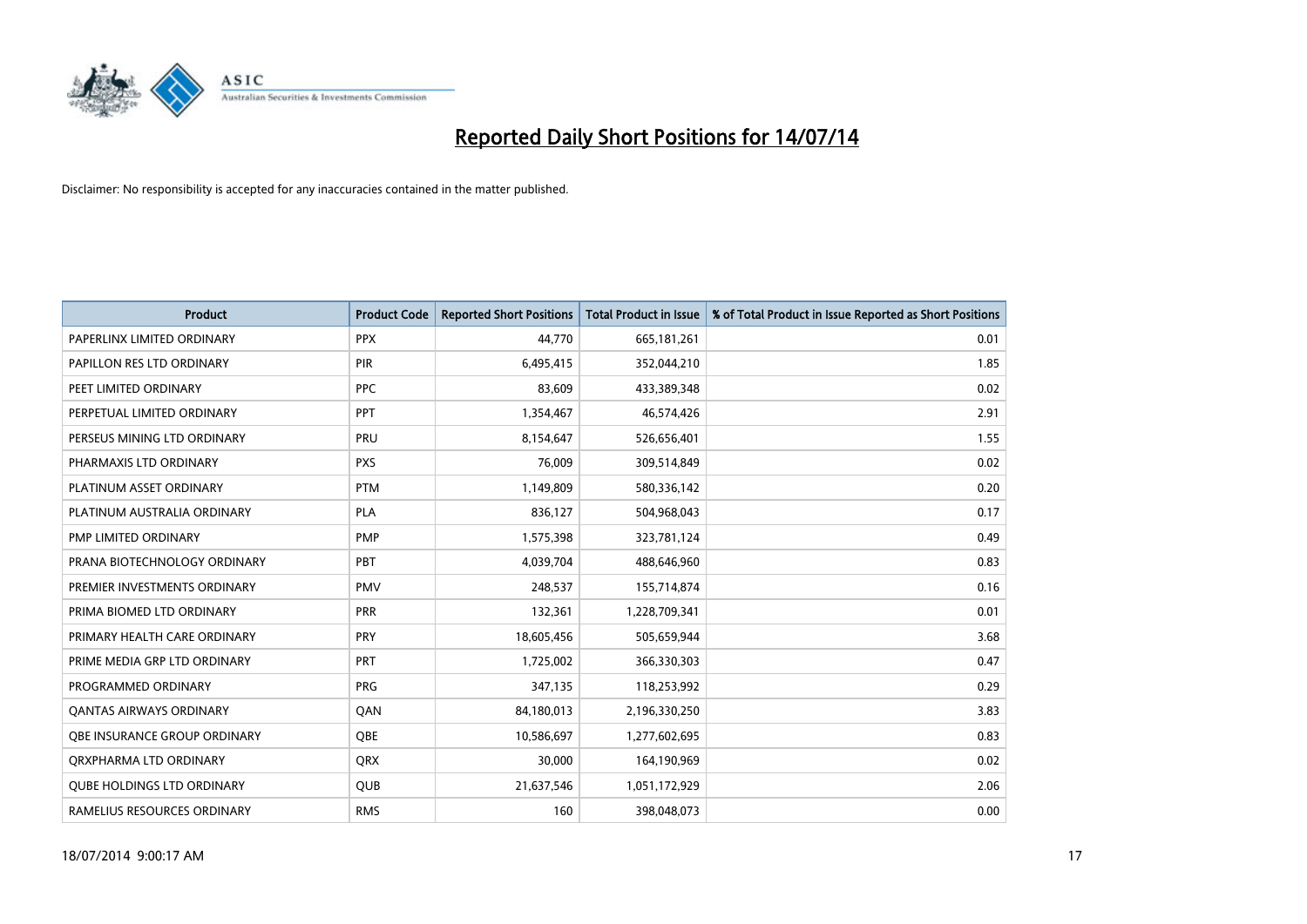

| Product                             | <b>Product Code</b> | <b>Reported Short Positions</b> | <b>Total Product in Issue</b> | % of Total Product in Issue Reported as Short Positions |
|-------------------------------------|---------------------|---------------------------------|-------------------------------|---------------------------------------------------------|
| RAMSAY HEALTH CARE ORDINARY         | <b>RHC</b>          | 1,362,504                       | 202,081,252                   | 0.67                                                    |
| RCG CORPORATION LTD ORDINARY        | <b>RCG</b>          | 10,226                          | 263,808,625                   | 0.00                                                    |
| <b>RCR TOMLINSON ORDINARY</b>       | <b>RCR</b>          | 728,439                         | 136,989,238                   | 0.53                                                    |
| <b>REA GROUP ORDINARY</b>           | <b>REA</b>          | 1,398,722                       | 131,714,699                   | 1.06                                                    |
| RECALL HOLDINGS LTD ORDINARY        | <b>REC</b>          | 6,078,847                       | 312,903,583                   | 1.94                                                    |
| <b>RECKON LIMITED ORDINARY</b>      | <b>RKN</b>          | 1,285,359                       | 126,913,066                   | 1.01                                                    |
| RED 5 LIMITED ORDINARY              | <b>RED</b>          | 174,740                         | 759,451,008                   | 0.02                                                    |
| RED FORK ENERGY ORDINARY            | <b>RFE</b>          | 690,805                         | 501,051,719                   | 0.14                                                    |
| REDBANK ENERGY LTD ORDINARY         | <b>AEJ</b>          | 13                              | 786,287                       | 0.00                                                    |
| REED RESOURCES LTD ORDINARY         | <b>RDR</b>          | 1,015                           | 523,453,895                   | 0.00                                                    |
| REGIS RESOURCES ORDINARY            | <b>RRL</b>          | 37,459,285                      | 499,744,095                   | 7.50                                                    |
| RESMED INC CDI 10:1                 | <b>RMD</b>          | 37,664,501                      | 1,402,915,440                 | 2.68                                                    |
| <b>RESOLUTE MINING ORDINARY</b>     | <b>RSG</b>          | 7,569,699                       | 641,189,223                   | 1.18                                                    |
| <b>RESOURCE GENERATION ORDINARY</b> | <b>RES</b>          | 1,220                           | 581,380,338                   | 0.00                                                    |
| RETAIL FOOD GROUP ORDINARY          | <b>RFG</b>          | 6,952,648                       | 144,868,508                   | 4.80                                                    |
| REX MINERALS LIMITED ORDINARY       | <b>RXM</b>          | 628,634                         | 220,519,784                   | 0.29                                                    |
| RIO TINTO LIMITED ORDINARY          | <b>RIO</b>          | 3,752,102                       | 435,758,720                   | 0.86                                                    |
| ROBUST RESOURCES ORDINARY           | <b>ROL</b>          | 244                             | 195,369,627                   | 0.00                                                    |
| ROC OIL COMPANY ORDINARY            | <b>ROC</b>          | 3,005,638                       | 687,618,400                   | 0.44                                                    |
| ROYAL WOLF HOLDINGS ORDINARY        | <b>RWH</b>          | 213,294                         | 100,387,052                   | 0.21                                                    |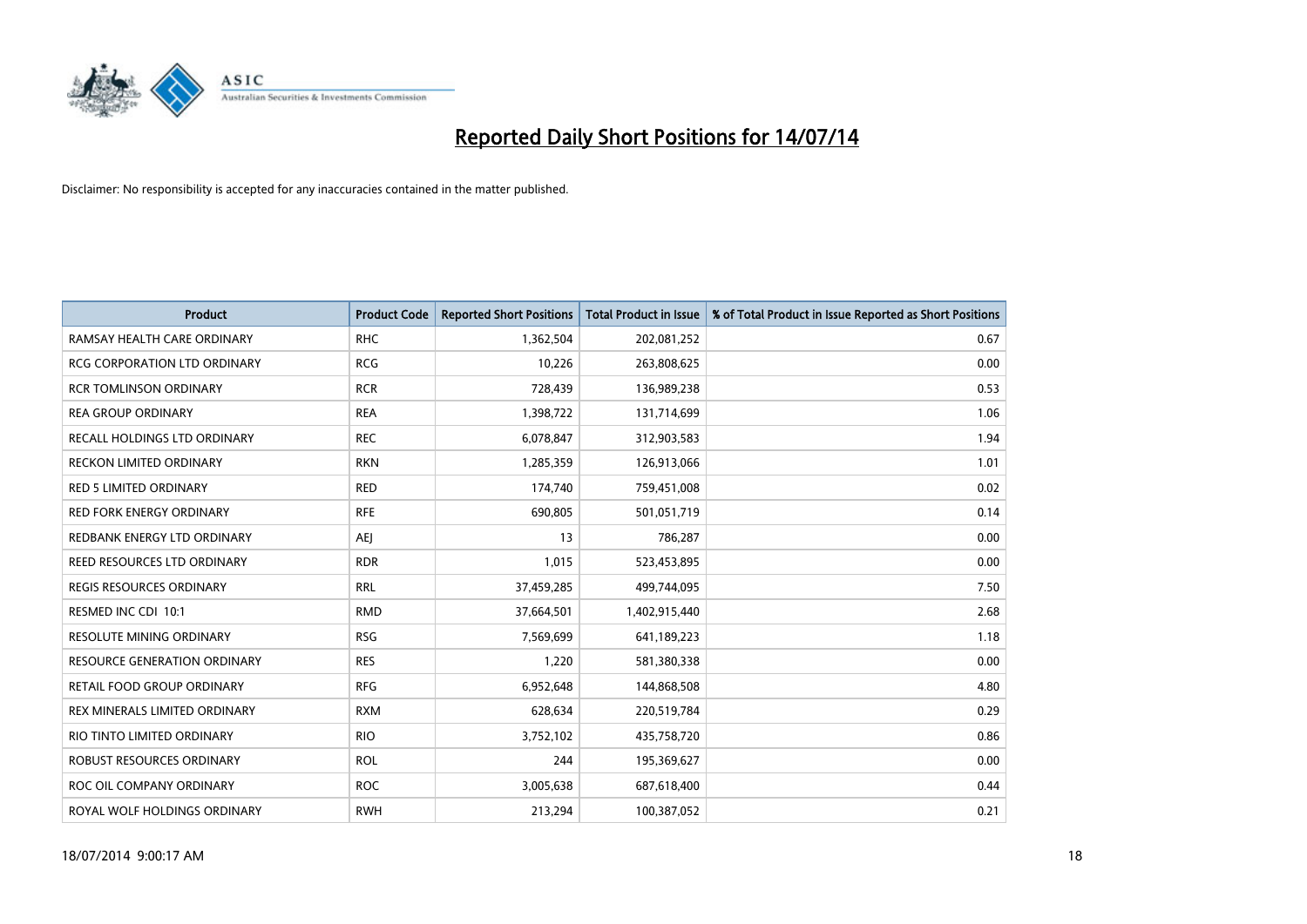

| <b>Product</b>                        | <b>Product Code</b> | <b>Reported Short Positions</b> | <b>Total Product in Issue</b> | % of Total Product in Issue Reported as Short Positions |
|---------------------------------------|---------------------|---------------------------------|-------------------------------|---------------------------------------------------------|
| <b>RURALCO HOLDINGS ORDINARY</b>      | <b>RHL</b>          | 3,658                           | 77,291,069                    | 0.00                                                    |
| SAI GLOBAL LIMITED ORDINARY           | SAI                 | 395,831                         | 210,886,085                   | 0.19                                                    |
| SALMAT LIMITED ORDINARY               | <b>SLM</b>          | 54                              | 159,812,799                   | 0.00                                                    |
| SAMSON OIL & GAS LTD ORDINARY         | SSN                 | 20,376,960                      | 2,837,756,933                 | 0.72                                                    |
| SANDFIRE RESOURCES ORDINARY           | <b>SFR</b>          | 1,652,880                       | 155,640,968                   | 1.06                                                    |
| SANTOS LTD ORDINARY                   | <b>STO</b>          | 4,912,080                       | 976,521,800                   | 0.50                                                    |
| SARACEN MINERAL ORDINARY              | <b>SAR</b>          | 847,481                         | 792,784,738                   | 0.11                                                    |
| SCA PROPERTY GROUP STAPLED SECURITIES | SCP                 | 32,641,485                      | 648,628,320                   | 5.03                                                    |
| <b>SCENTRE GRP STAPLED</b>            | <b>SCG</b>          | 12,495,249                      | 5,324,296,678                 | 0.23                                                    |
| SEDGMAN LIMITED ORDINARY              | <b>SDM</b>          | 1,823,945                       | 227,059,277                   | 0.80                                                    |
| SEEK LIMITED ORDINARY                 | <b>SEK</b>          | 9,567,170                       | 340,459,756                   | 2.81                                                    |
| SELECT HARVESTS ORDINARY              | SHV                 | 309,634                         | 57,999,427                    | 0.53                                                    |
| SENEX ENERGY LIMITED ORDINARY         | <b>SXY</b>          | 8,230,502                       | 1,147,010,917                 | 0.72                                                    |
| SERVCORP LIMITED ORDINARY             | SRV                 | 23,127                          | 98,432,275                    | 0.02                                                    |
| SERVICE STREAM ORDINARY               | <b>SSM</b>          | 30                              | 386,389,873                   | 0.00                                                    |
| SEVEN GROUP HOLDINGS ORDINARY         | <b>SVW</b>          | 127,245                         | 302,691,886                   | 0.04                                                    |
| SEVEN WEST MEDIA LTD ORDINARY         | SWM                 | 9,243,378                       | 999,160,872                   | 0.93                                                    |
| SFG AUSTRALIA LTD ORDINARY            | <b>SFW</b>          | 2,096,542                       | 734,874,200                   | 0.29                                                    |
| SG FLEET GROUP LTD ORDINARY           | SGF                 | 738,005                         | 242,691,826                   | 0.30                                                    |
| SIGMA PHARMACEUTICAL ORDINARY         | <b>SIP</b>          | 18,109,314                      | 1,112,511,644                 | 1.63                                                    |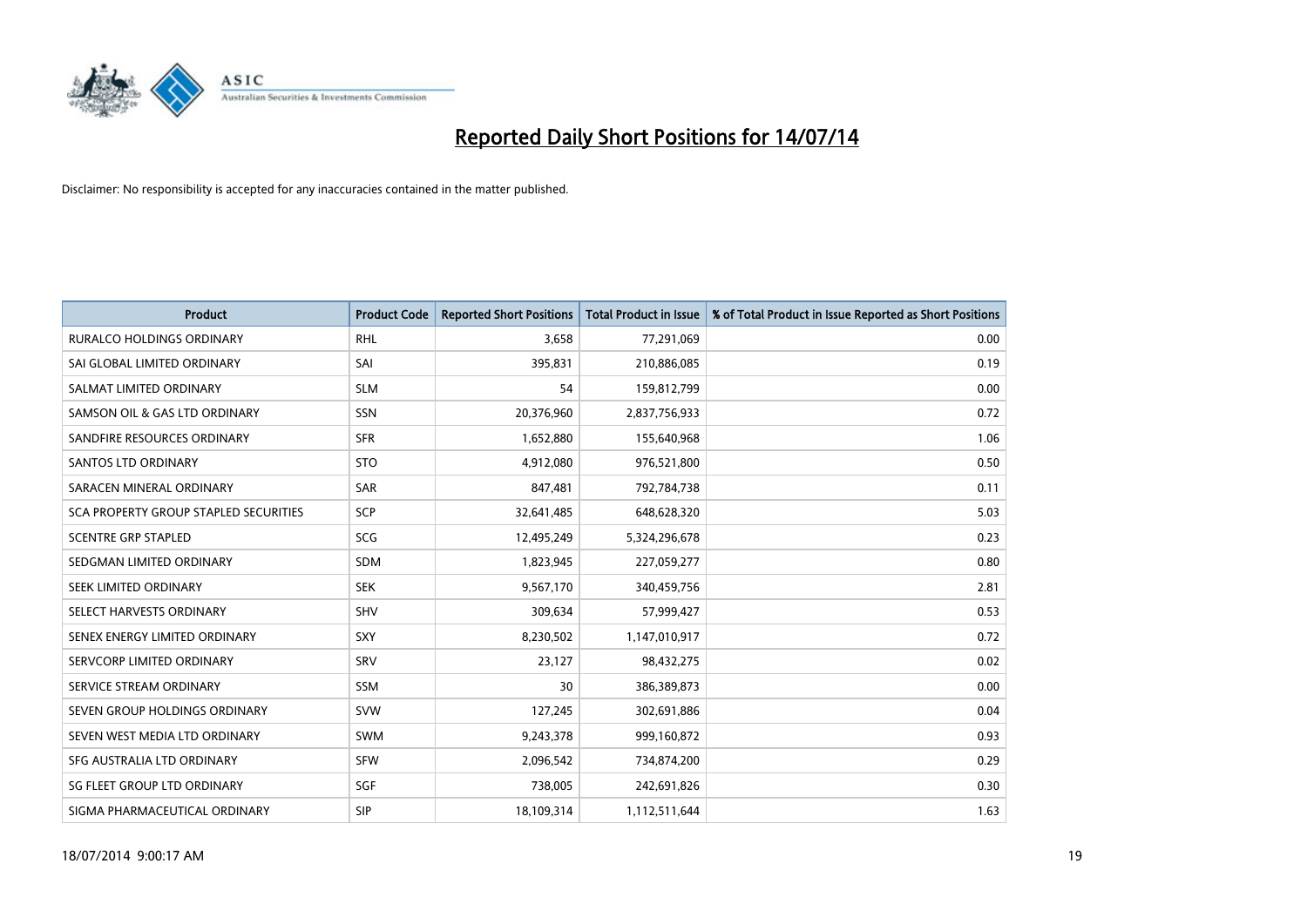

| <b>Product</b>                           | <b>Product Code</b> | <b>Reported Short Positions</b> | <b>Total Product in Issue</b> | % of Total Product in Issue Reported as Short Positions |
|------------------------------------------|---------------------|---------------------------------|-------------------------------|---------------------------------------------------------|
| SILEX SYSTEMS ORDINARY                   | <b>SLX</b>          | 3,438,221                       | 170,440,771                   | 2.02                                                    |
| SILVER CHEF LIMITED ORDINARY             | SIV                 | 84,163                          | 29,469,492                    | 0.29                                                    |
| SILVER LAKE RESOURCE ORDINARY            | <b>SLR</b>          | 19,328,130                      | 503,233,971                   | 3.84                                                    |
| SIMS METAL MGMT LTD ORDINARY             | SGM                 | 11,688,591                      | 204,604,433                   | 5.71                                                    |
| SINGAPORE TELECOMM. CHESS DEPOSITARY INT | SGT                 | 7,824,703                       | 116,807,316                   | 6.70                                                    |
| SINO GAS ENERGY ORDINARY                 | <b>SEH</b>          | 3,115,387                       | 1,530,457,040                 | 0.20                                                    |
| SIRIUS RESOURCES NL ORDINARY             | <b>SIR</b>          | 12,542,429                      | 262,044,586                   | 4.79                                                    |
| SIRTEX MEDICAL ORDINARY                  | <b>SRX</b>          | 80,346                          | 56,416,744                    | 0.14                                                    |
| SKILLED GROUP LTD ORDINARY               | <b>SKE</b>          | 2,111,135                       | 235,254,496                   | 0.90                                                    |
| <b>SKY NETWORK ORDINARY</b>              | <b>SKT</b>          | 148,649                         | 389,139,785                   | 0.04                                                    |
| SKYCITY ENT GRP LTD ORDINARY             | <b>SKC</b>          | 6,861,300                       | 582,088,094                   | 1.18                                                    |
| <b>SLATER &amp; GORDON ORDINARY</b>      | SGH                 | 6,661,606                       | 204,338,625                   | 3.26                                                    |
| SMS MANAGEMENT. ORDINARY                 | <b>SMX</b>          | 3,175,032                       | 69,394,537                    | 4.58                                                    |
| SONIC HEALTHCARE ORDINARY                | SHL                 | 2,953,298                       | 400,811,556                   | 0.74                                                    |
| SOUL PATTINSON (W.H) ORDINARY            | SOL                 | 21,971                          | 239,395,320                   | 0.01                                                    |
| SP AUSNET STAPLED SECURITIES             | <b>SPN</b>          | 36,980,042                      | 3,425,244,162                 | 1.08                                                    |
| SPARK INFRASTRUCTURE STAPLED US PROHIBT. | SKI                 | 19,313,209                      | 1,466,360,128                 | 1.32                                                    |
| SPECIALTY FASHION ORDINARY               | <b>SFH</b>          | 789                             | 192,236,121                   | 0.00                                                    |
| SPOTLESS GRP HLD LTD ORDINARY            | SPO                 | 11,737,719                      | 1,098,290,178                 | 1.07                                                    |
| ST BARBARA LIMITED ORDINARY              | <b>SBM</b>          | 14,502,540                      | 488,074,077                   | 2.97                                                    |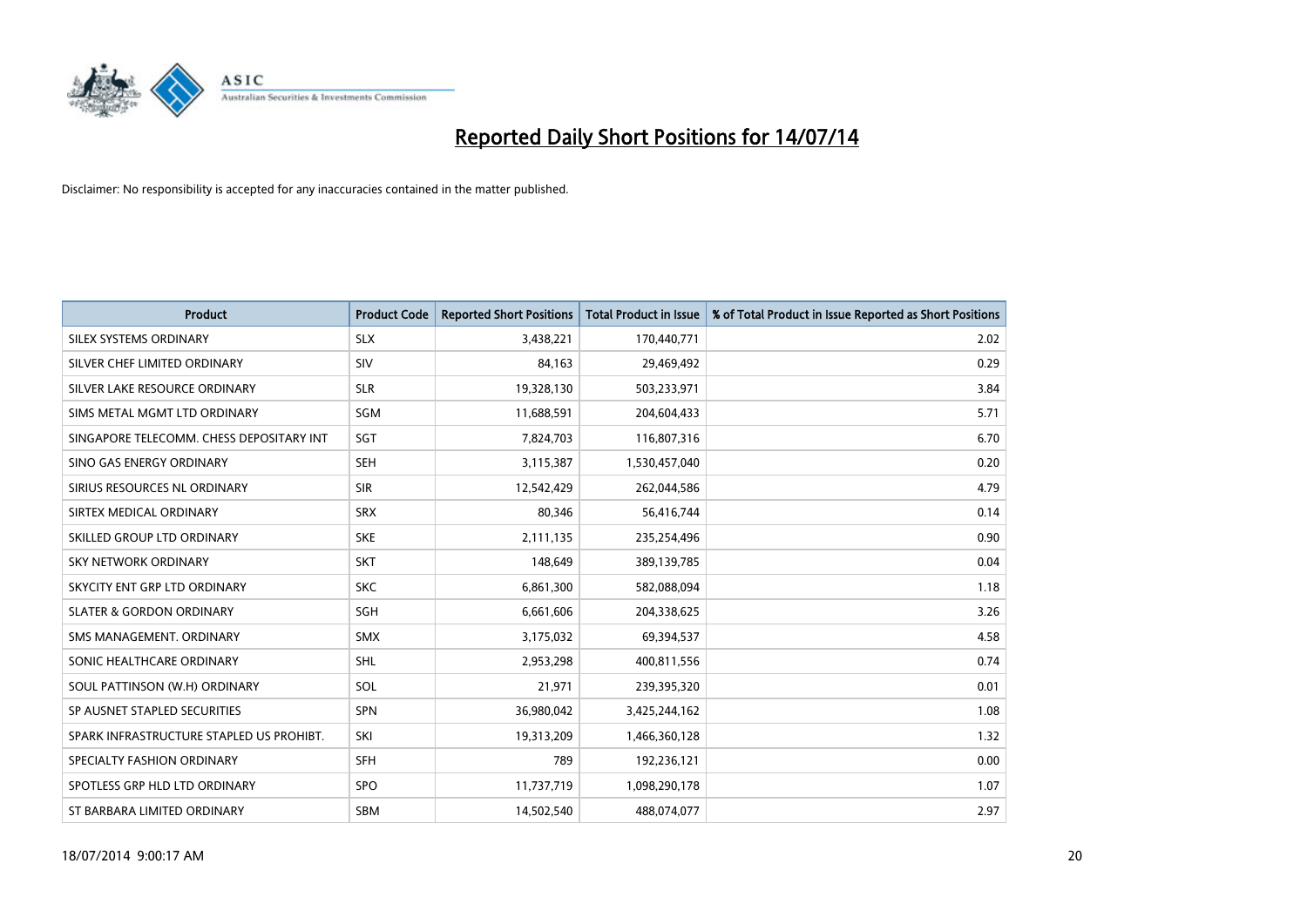

| <b>Product</b>                   | <b>Product Code</b> | <b>Reported Short Positions</b> | <b>Total Product in Issue</b> | % of Total Product in Issue Reported as Short Positions |
|----------------------------------|---------------------|---------------------------------|-------------------------------|---------------------------------------------------------|
| STARPHARMA HOLDINGS ORDINARY     | SPL                 | 14,242,212                      | 285,109,680                   | 5.00                                                    |
| STEADFAST GROUP LTD ORDINARY     | <b>SDF</b>          | 4,250,926                       | 501,638,307                   | 0.85                                                    |
| STH CRS ELECT ENGNR ORDINARY     | <b>SXE</b>          | 19,573                          | 161,523,130                   | 0.01                                                    |
| STHN CROSS MEDIA ORDINARY        | SXL                 | 26,897,010                      | 705,246,986                   | 3.81                                                    |
| STOCKLAND UNITS/ORD STAPLED      | SGP                 | 12,772,209                      | 2,326,978,560                 | 0.55                                                    |
| STRAITS RES LTD. ORDINARY        | <b>SRQ</b>          | 28,747                          | 1,217,730,293                 | 0.00                                                    |
| STRIKE ENERGY LTD ORDINARY       | <b>STX</b>          | 4,000                           | 833,330,946                   | 0.00                                                    |
| STW COMMUNICATIONS ORDINARY      | SGN                 | 3,103,558                       | 403,828,512                   | 0.77                                                    |
| SUNCORP GROUP LTD ORDINARY       | <b>SUN</b>          | 8,088,346                       | 1,286,600,980                 | 0.63                                                    |
| SUNDANCE ENERGY ORDINARY         | <b>SEA</b>          | 8,680,717                       | 548,714,663                   | 1.58                                                    |
| SUNDANCE RESOURCES ORDINARY      | SDL                 | 80,936,635                      | 3,082,028,456                 | 2.63                                                    |
| SUNLAND GROUP LTD ORDINARY       | <b>SDG</b>          | 512,207                         | 181,710,087                   | 0.28                                                    |
| SUPER RET REP LTD ORDINARY       | SUL                 | 5,667,123                       | 196,731,620                   | 2.88                                                    |
| SYD AIRPORT STAPLED US PROHIBIT. | <b>SYD</b>          | 16,396,990                      | 2,216,216,041                 | 0.74                                                    |
| SYRAH RESOURCES ORDINARY         | <b>SYR</b>          | 6,160,456                       | 162,500,614                   | 3.79                                                    |
| TABCORP HOLDINGS LTD ORDINARY    | <b>TAH</b>          | 14,777,040                      | 762,954,019                   | 1.94                                                    |
| TAP OIL LIMITED ORDINARY         | <b>TAP</b>          | 34,591                          | 243,150,627                   | 0.01                                                    |
| TASSAL GROUP LIMITED ORDINARY    | <b>TGR</b>          | 591,101                         | 146,507,029                   | 0.40                                                    |
| <b>TATTS GROUP LTD ORDINARY</b>  | <b>TTS</b>          | 27,125,469                      | 1,434,447,341                 | 1.89                                                    |
| TECHNOLOGY ONE ORDINARY          | <b>TNE</b>          | 69,249                          | 308,506,455                   | 0.02                                                    |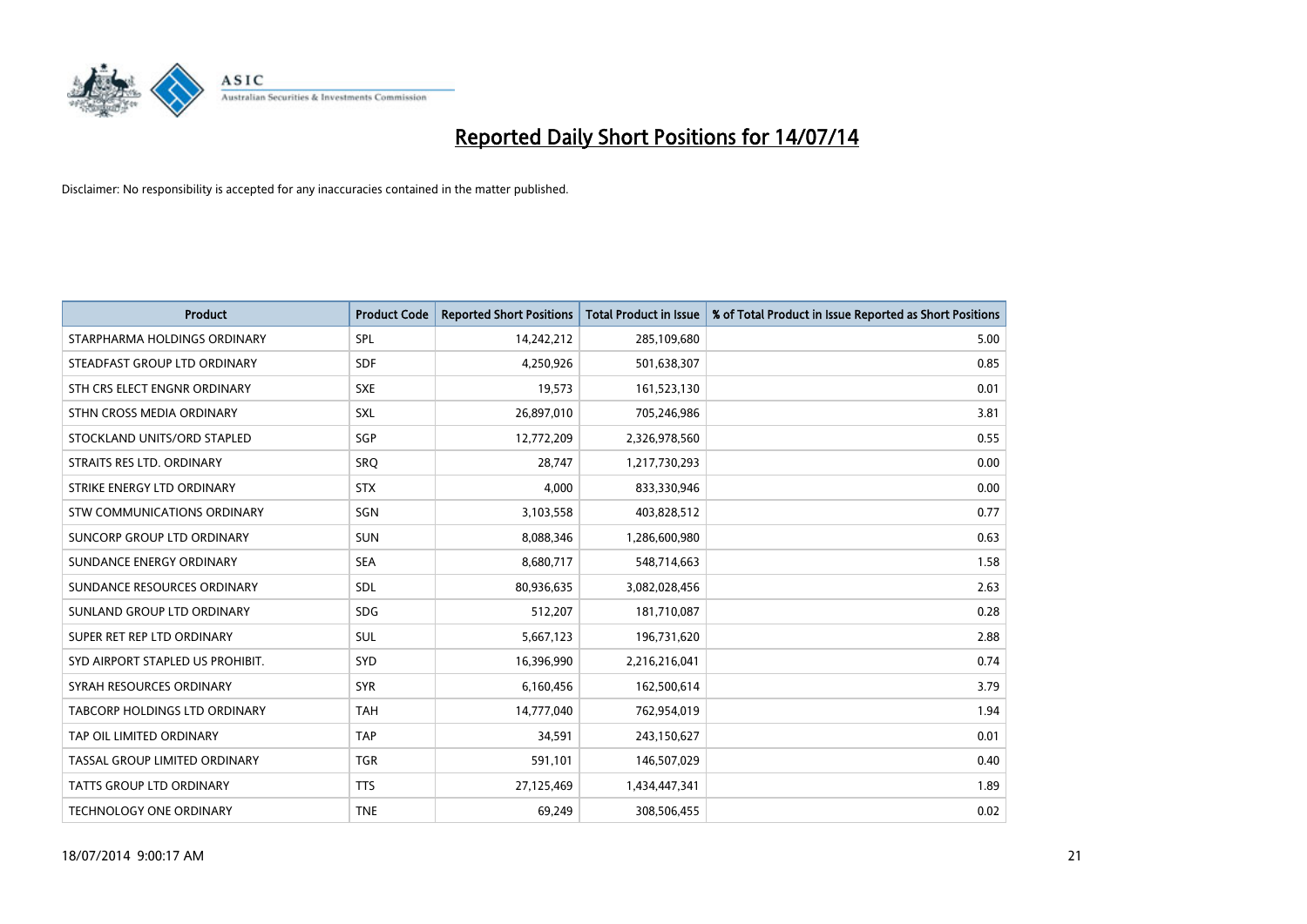

| <b>Product</b>                       | <b>Product Code</b> | <b>Reported Short Positions</b> | <b>Total Product in Issue</b> | % of Total Product in Issue Reported as Short Positions |
|--------------------------------------|---------------------|---------------------------------|-------------------------------|---------------------------------------------------------|
| TELECOM CORPORATION ORDINARY         | <b>TEL</b>          | 8,127,741                       | 1,828,530,844                 | 0.44                                                    |
| TELSTRA CORPORATION, ORDINARY        | <b>TLS</b>          | 33,710,477                      | 12,443,074,357                | 0.27                                                    |
| TEN NETWORK HOLDINGS ORDINARY        | <b>TEN</b>          | 174,779,889                     | 2,630,984,596                 | 6.64                                                    |
| TERANGA GOLD CORP CDI 1:1            | <b>TGZ</b>          | 156,261                         | 82,371,687                    | 0.19                                                    |
| TFS CORPORATION LTD ORDINARY         | <b>TFC</b>          | 1,722,143                       | 324,157,408                   | 0.53                                                    |
| THE PAS GROUP LTD ORDINARY           | <b>PGR</b>          | 609,390                         | 136,690,860                   | 0.45                                                    |
| THE REJECT SHOP ORDINARY             | <b>TRS</b>          | 3,382,830                       | 28,844,648                    | 11.73                                                   |
| THORN GROUP LIMITED ORDINARY         | <b>TGA</b>          | 64,202                          | 149,494,813                   | 0.04                                                    |
| TIGER RESOURCES ORDINARY             | <b>TGS</b>          | 2,029,759                       | 898,784,227                   | 0.23                                                    |
| TITAN ENERGY SERVICE ORDINARY        | <b>TTN</b>          | 21,212                          | 50,585,915                    | 0.04                                                    |
| TOLL HOLDINGS LTD ORDINARY           | <b>TOL</b>          | 29,110,693                      | 717,133,875                   | 4.06                                                    |
| TOX FREE SOLUTIONS ORDINARY          | <b>TOX</b>          | 3,795,843                       | 133,752,359                   | 2.84                                                    |
| TPG TELECOM LIMITED ORDINARY         | <b>TPM</b>          | 11,143,740                      | 793,808,141                   | 1.40                                                    |
| <b>TRADE ME GROUP ORDINARY</b>       | <b>TME</b>          | 2,643,929                       | 396,584,956                   | 0.67                                                    |
| TRANSFIELD SERVICES ORDINARY         | <b>TSE</b>          | 28,971,636                      | 512,457,716                   | 5.65                                                    |
| TRANSPACIFIC INDUST, ORDINARY        | <b>TPI</b>          | 820,933                         | 1,579,472,080                 | 0.05                                                    |
| TRANSURBAN GROUP TRIPLE STAPLED SEC. | TCL                 | 15,420,852                      | 1,896,384,069                 | 0.81                                                    |
| <b>TREASURY GROUP ORDINARY</b>       | <b>TRG</b>          | 91,741                          | 23,070,755                    | 0.40                                                    |
| TREASURY WINE ESTATE ORDINARY        | <b>TWE</b>          | 27,788,009                      | 649,427,560                   | 4.28                                                    |
| TRITON MIN LTD ORDINARY              | <b>TON</b>          | 70,100                          | 272,861,526                   | 0.03                                                    |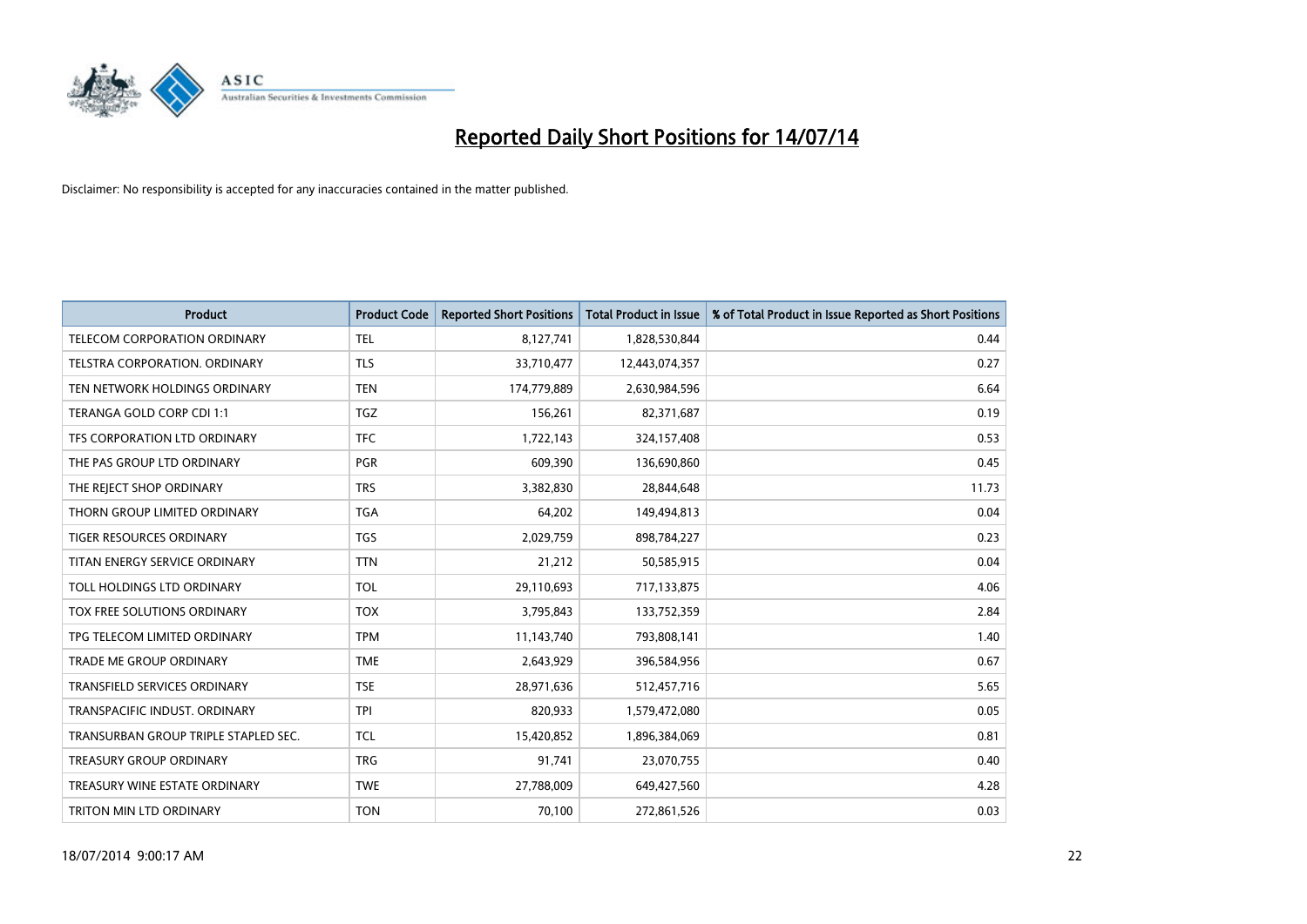

| <b>Product</b>                       | <b>Product Code</b> | <b>Reported Short Positions</b> | <b>Total Product in Issue</b> | % of Total Product in Issue Reported as Short Positions |
|--------------------------------------|---------------------|---------------------------------|-------------------------------|---------------------------------------------------------|
| TROY RESOURCES LTD ORDINARY          | <b>TRY</b>          | 2,336,217                       | 195,034,997                   | 1.20                                                    |
| UGL LIMITED ORDINARY                 | UGL                 | 18,258,538                      | 166,511,240                   | 10.97                                                   |
| UNILIFE CORPORATION CDI 6:1          | <b>UNS</b>          | 120,000                         | 268,300,092                   | 0.04                                                    |
| URANEX LIMITED ORDINARY              | <b>UNX</b>          | 86,621                          | 262,089,567                   | 0.03                                                    |
| <b>UXC LIMITED ORDINARY</b>          | <b>UXC</b>          | 3,064,212                       | 322,477,434                   | 0.95                                                    |
| <b>VEDA GROUP LTD ORDINARY</b>       | <b>VED</b>          | 20,522,246                      | 842,055,406                   | 2.44                                                    |
| <b>VILLAGE ROADSHOW LTD ORDINARY</b> | <b>VRL</b>          | 1,256,844                       | 159,504,142                   | 0.79                                                    |
| <b>VIRGIN AUS HLDG LTD ORDINARY</b>  | <b>VAH</b>          | 61,682,055                      | 3,514,825,734                 | 1.75                                                    |
| <b>VIRTUS HEALTH LTD ORDINARY</b>    | <b>VRT</b>          | 3,380,486                       | 79,722,678                    | 4.24                                                    |
| VNGD ALL-WORLD EX-US CDI 1:1         | <b>VEU</b>          | 2,065                           | 4,319,179                     | 0.05                                                    |
| <b>VOCATION LTD ORDINARY</b>         | <b>VET</b>          | 11,805,005                      | 202,899,894                   | 5.82                                                    |
| <b>VOCUS COMMS LTD ORDINARY</b>      | <b>VOC</b>          | 336,097                         | 92,937,334                    | 0.36                                                    |
| WARRNAMBOOL CHEESE ORDINARY          | <b>WCB</b>          | 5,048                           | 56,098,797                    | 0.01                                                    |
| WATPAC LIMITED ORDINARY              | <b>WTP</b>          | 2,615                           | 186,489,922                   | 0.00                                                    |
| WEBJET LIMITED ORDINARY              | <b>WEB</b>          | 1,558,030                       | 79,397,959                    | 1.96                                                    |
| <b>WESFARMERS LIMITED ORDINARY</b>   | <b>WES</b>          | 5,899,606                       | 1,143,274,951                 | 0.52                                                    |
| WESTERN AREAS LTD ORDINARY           | <b>WSA</b>          | 15,404,022                      | 232,310,014                   | 6.63                                                    |
| WESTERN DESERT RES. ORDINARY         | <b>WDR</b>          | 5,951,982                       | 620,049,919                   | 0.96                                                    |
| WESTERN DESERT RES. RIGHTS 31-MAR-14 | <b>WDRR</b>         | 17,835                          | 120,009,662                   | 0.01                                                    |
| WESTERN MINING LTD ORDINARY          | <b>WMN</b>          | 25,001                          | 56,201,404                    | 0.04                                                    |